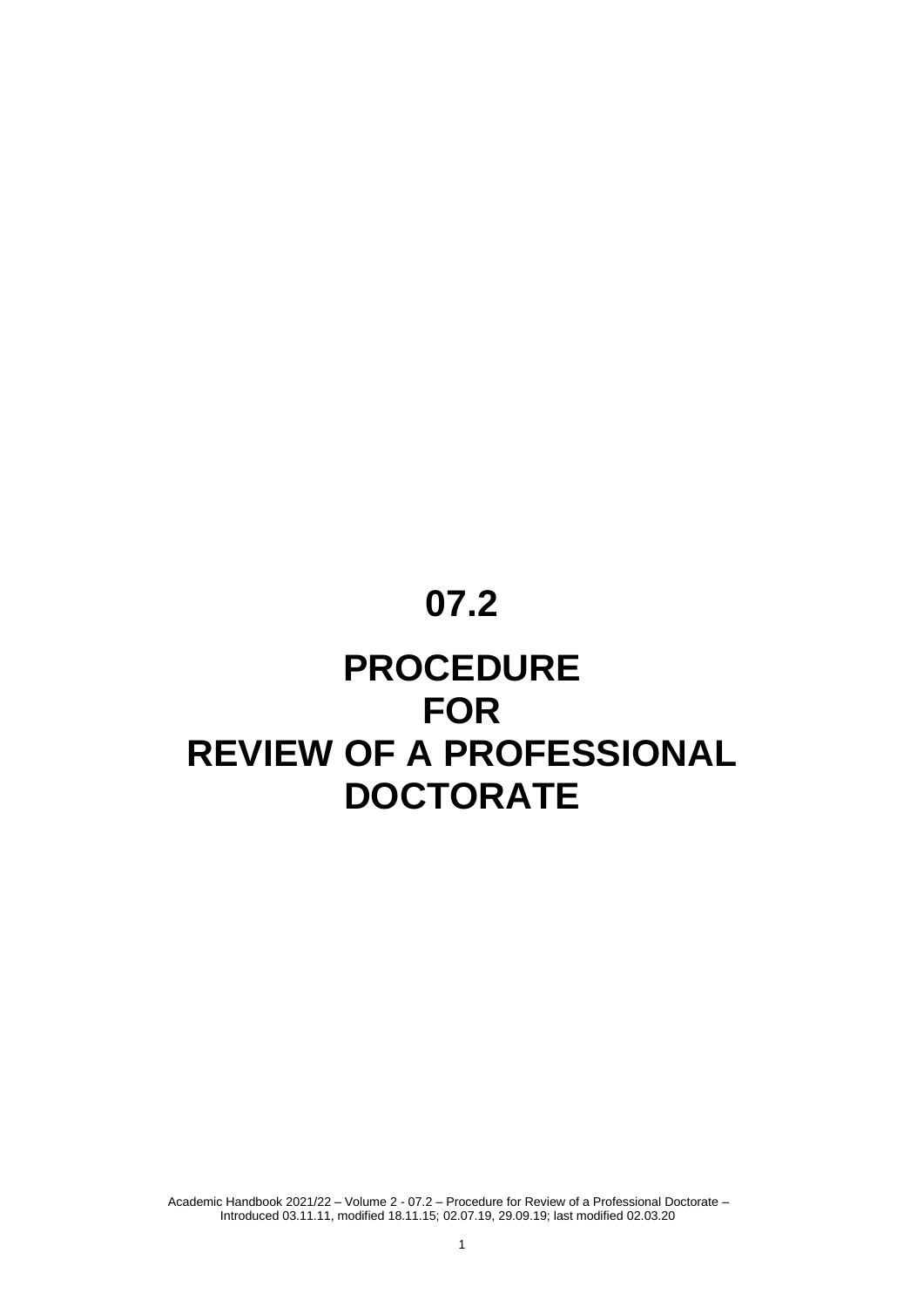## **CARDIFF METROPOLITAN UNIVERSITY**

## **REVIEW OF PROFESSIONAL DOCTORATES**

## **1 Introduction**

- 1.1 This section sets out the procedure for the review of a Doctoral Degree by Examination and Thesis, hereinafter referred to as a Professional Doctorate.
- 1.2 A template for a Self-Evaluation Document comprises Appendix 1 and a series of Guidance Notes for Chair, Panellists, Programme Team and Students comprises Appendix 2.

## **2 Authority**

- 2.1 Cardiff Metropolitan University includes the Professional Doctorate within its definition of a research degree programme.
- 2.2 Through its research degree awarding powers, Cardiff Metropolitan University has responsibility for the quality assurance of its research degree programmes.
- 2.3 If the review proposes a new Cardiff Metropolitan University qualification, then approval should be sought prior to the review event using the procedure located within the Academic Handbook at:

[http://www.cardiffmet.ac.uk/registry/academichandbook/Documents/AH](http://www.cardiffmet.ac.uk/registry/academichandbook/Documents/AH1_14_02.pdf) [1\\_14\\_02.pdf](http://www.cardiffmet.ac.uk/registry/academichandbook/Documents/AH1_14_02.pdf)

#### **3 Structure for Professional Doctorate**

- 3.1 The following rules apply regarding the conduct of the Professional Doctorate:
	- .1 The School associated with a professional doctorate pathway must have a minimum of 10 academic members of staff in the discipline area who are qualified to supervise research degrees, at least 5 of whom must be qualified to act as Directors of Study;
	- .2 The associated School must be able to provide research students with the facilities set down in Cardiff Metropolitan University's Code of Practice for Research Degrees (henceforth the Code of Practice);
	- .3 The associated School will adhere to all the administrative processes set down in the Code of Practice;

Academic Handbook 2021/22 – Volume 2 - 07.2 – Procedure for Review of a Professional Doctorate – Introduced 03.11.11, modified 18.11.15; 02.07.19, 29.09.19; last modified 02.03.20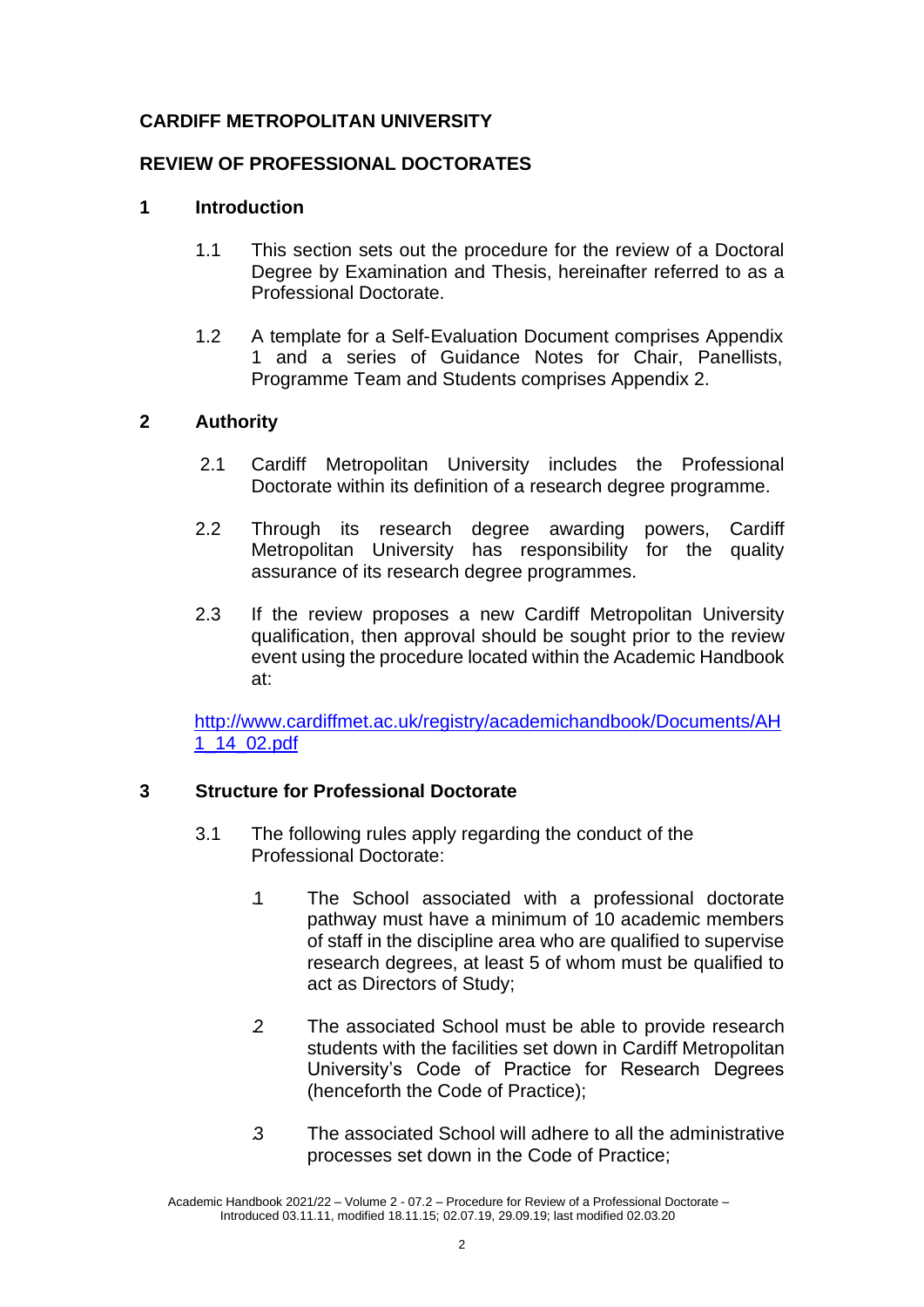- .4 The associated School will have a Director of Research who, working with the Professional Doctorate Programme Director (see also paragraph .6 below), is responsible for overseeing the admission, supervision and administration of candidates including administration in relation to examination;
- .5 The associated School will have a Research Degrees Committee sub-committee with terms of reference and membership as set-out in Volume 3 of the Academic **Handbook**
- .6 Cardiff Metropolitan University has established a cross-School Professional Doctorate Committee, chaired by the Professional Doctorate Programme Director that reports to the University Research Degrees Committee.

## **4 Purpose of Review and Regulatory Framework**

- 4.1 The review, taking cognisance of any proposed incorporated modifications, will seek to ensure that:
	- a) the standards set at the introduction of the Professional Doctorate or since the last review have been maintained, that quality enhancement by virtue of taking action on issues raised has taken place, that appropriate programme up-dates have occurred and via the correct mechanisms;
	- b) changes proposed would keep the Professional Doctorate aligned with Cardiff Metropolitan University's mission, would continue to attain appropriate levels of quality and standards and would continue to take cognisance of external benchmarks as necessary;
	- c) the programme documentation is acceptable.
- 4.2 The regulatory framework shall be Cardiff Metropolitan University's Professional Doctorate Regulations with due regard also to be paid to the Cardiff Metropolitan University Code of Practice Research Degrees.
- 4.3 The Cardiff Metropolitan University Review Panel should also take account of:

the QAA Code of Practice: Research Degrees: [https://www.qaa.ac.uk/en/quality-code/advice-and](https://www.qaa.ac.uk/en/quality-code/advice-and-)[guidance/research-degrees](https://www.qaa.ac.uk/en/quality-code/advice-and-guidance/research-degrees)

the FHEQ qualification descriptor for a Doctoral degree;

Academic Handbook 2021/22 – Volume 2 - 07.2 – Procedure for Review of a Professional Doctorate – Introduced 03.11.11, modified 18.11.15; 02.07.19, 29.09.19; last modified 02.03.20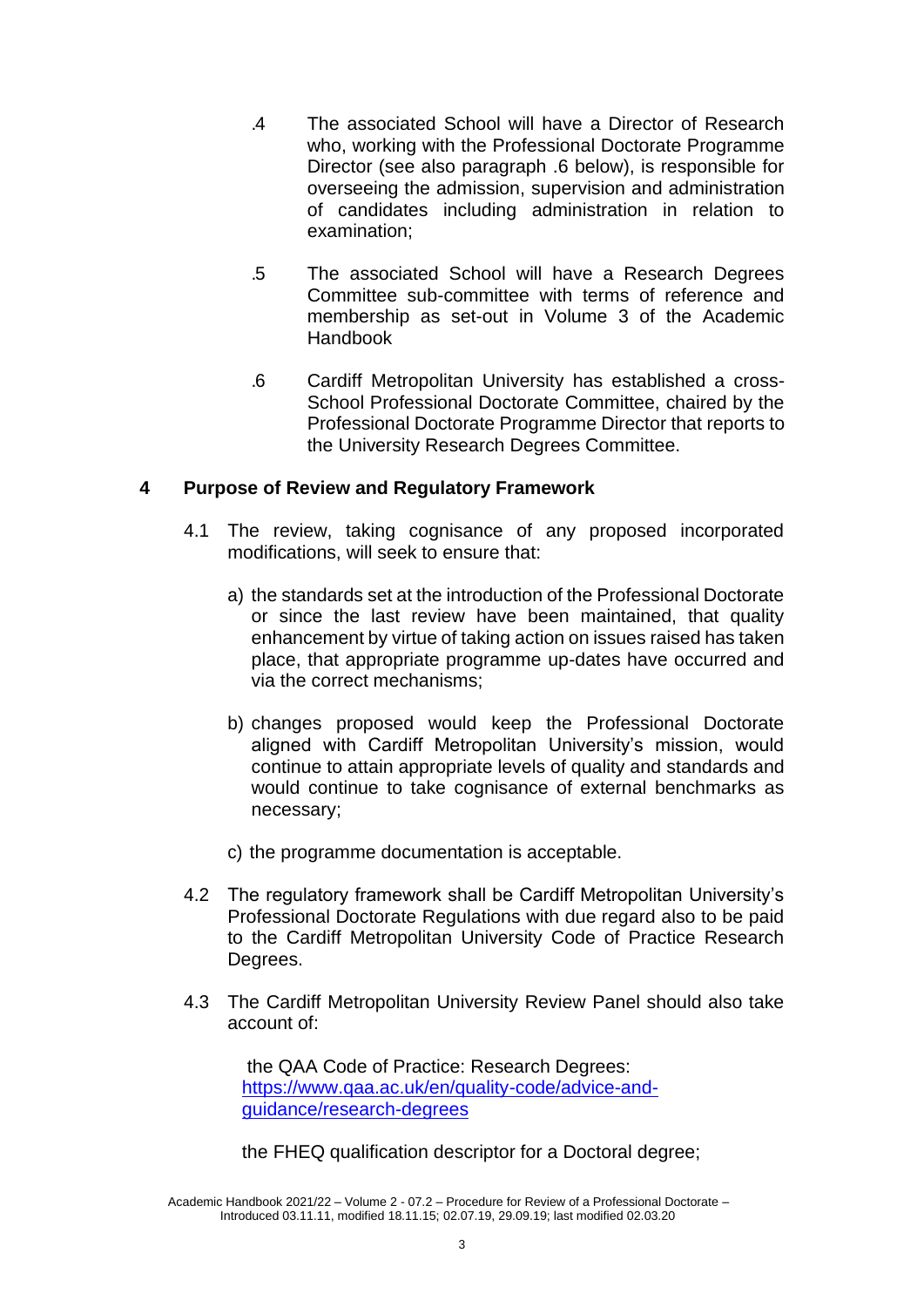QAA Doctoral degree characteristics.

#### **5 Evaluating the Professional Doctorate**

The Review Panel will wish to assure itself of the following in respect of the Professional Doctorate under review:

- 5.1 That there are in place effective arrangements to maintain appropriate academic standards and enhance the quality of postgraduate research degree programmes;
- 5.2 That the Programme Management Team & Programme Team have provided an environment that has provided research students with support for doing and learning about research in which high quality research has occurred;
- 5.3 That the Programme Management Team & Programme Team have evidenced effective and adequate management and administration, adequate and well deployed human and physical resources and appropriate systems for quality assurance;
- 5.4 That the Programme Management Team & Programme Team can evidence that its research activity has been of an appropriate quality and standard to support research at MRes and Professional Doctorate levels. The following are examples of evidence to be presented:
	- .1 That its history of research activity, evidence of research "culture" and proposals for future developments (supported by statistics) is acceptable;
	- .2 That the detailed procedures currently in force for the registration, monitoring, supervision and assessment of students are acceptable. These will include:
		- a) admission requirements and selection procedure
		- b) induction programme and student handbook
		- c) arrangements for supervision, rights and responsibilities of supervisor and student
		- d) probationary period and progression from the Contextualising Professional Change module of the Professional Doctorate
		- e) assessment procedures (in accordance with the relevant Cardiff Metropolitan University regulations)

Academic Handbook 2021/22 – Volume 2 - 07.2 – Procedure for Review of a Professional Doctorate – Introduced 03.11.11, modified 18.11.15; 02.07.19, 29.09.19; last modified 02.03.20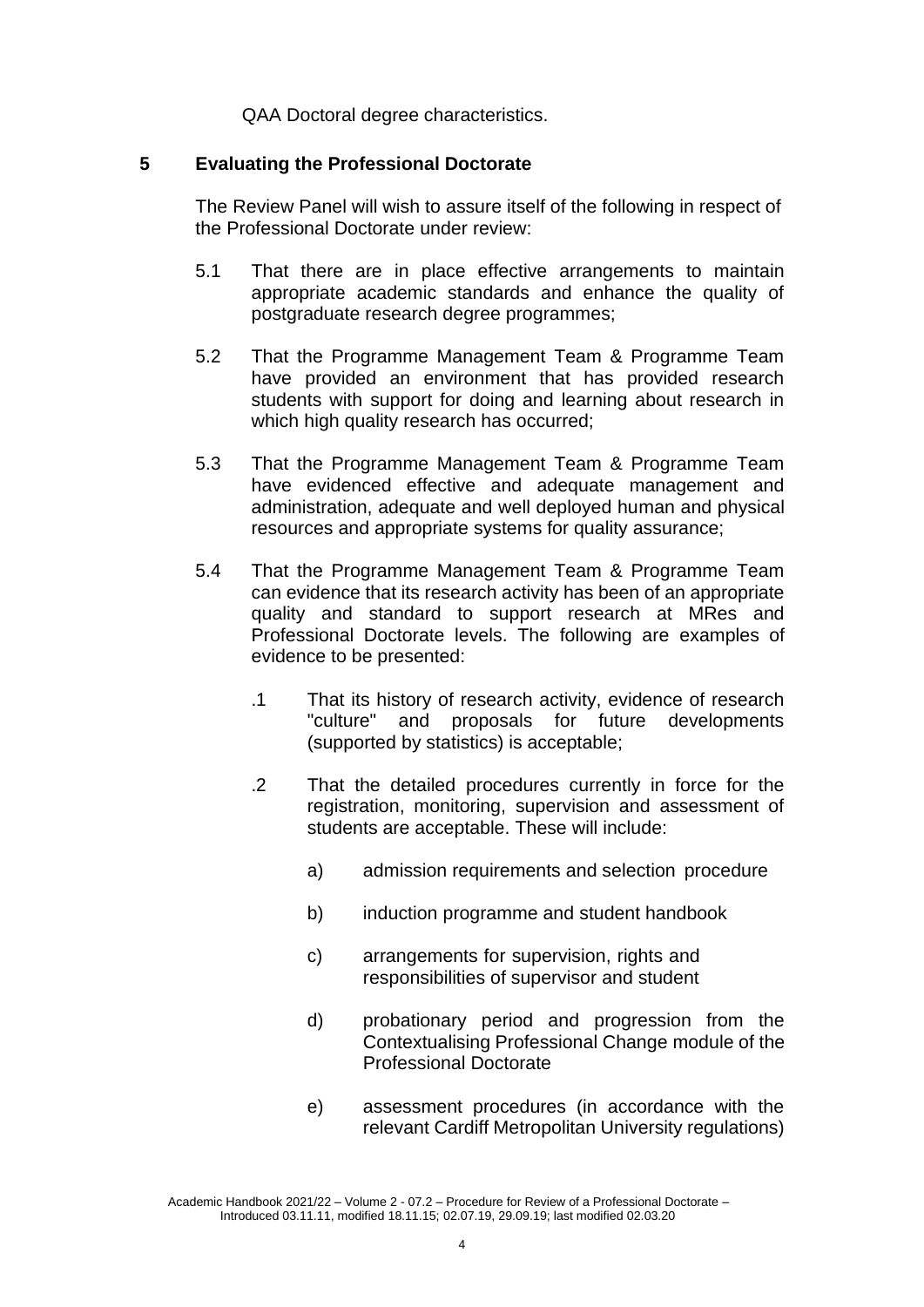- .4 That the School(s) has established a Research Degrees sub-Committee in accordance with the Academic Handbook;
- .5 That the systems in place to monitor, support and review student progress and to obtain student feedback are appropriate, and that appropriate student welfare/support services are in place;
- .6 That the academic staff who will supervise and manage the research degree programme are sufficient in number and quality. Detailed information will be required in the following areas:
	- a) List of all staff (academic and administrative);
	- b) CVs of potential supervisors including experience of research supervision;
	- c) research degrees held by staff;
	- d) staff development policy and examples of current activities;
	- e) experience of staff in research supervision;
	- f) students currently registered or completed;
	- g) student withdrawals/failure to complete;
	- h) research degrees staff handbook.
- .7 That the resources available are adequate in extent and quality. Attention will focus on library, information technology and research facilities.

## **6 Review Panel Membership**

6.1 The membership of the Review Panel will include a Chair (not from research area), two representatives from Cardiff Metropolitan University's Research Degrees Committee, one external and one representative of the Cardiff Metropolitan University Research & Enterprise Unit. Should there be a last minute resignation of an internal member who is not readily replaceable, it will be the Chair's decision (in consultation with the Quality Operations Manager and Chair of Academic Quality & Standards Committee) as to whether or not to proceed, but the Chair should try to do so if at all possible. However, an event will not normally proceed without the external being present.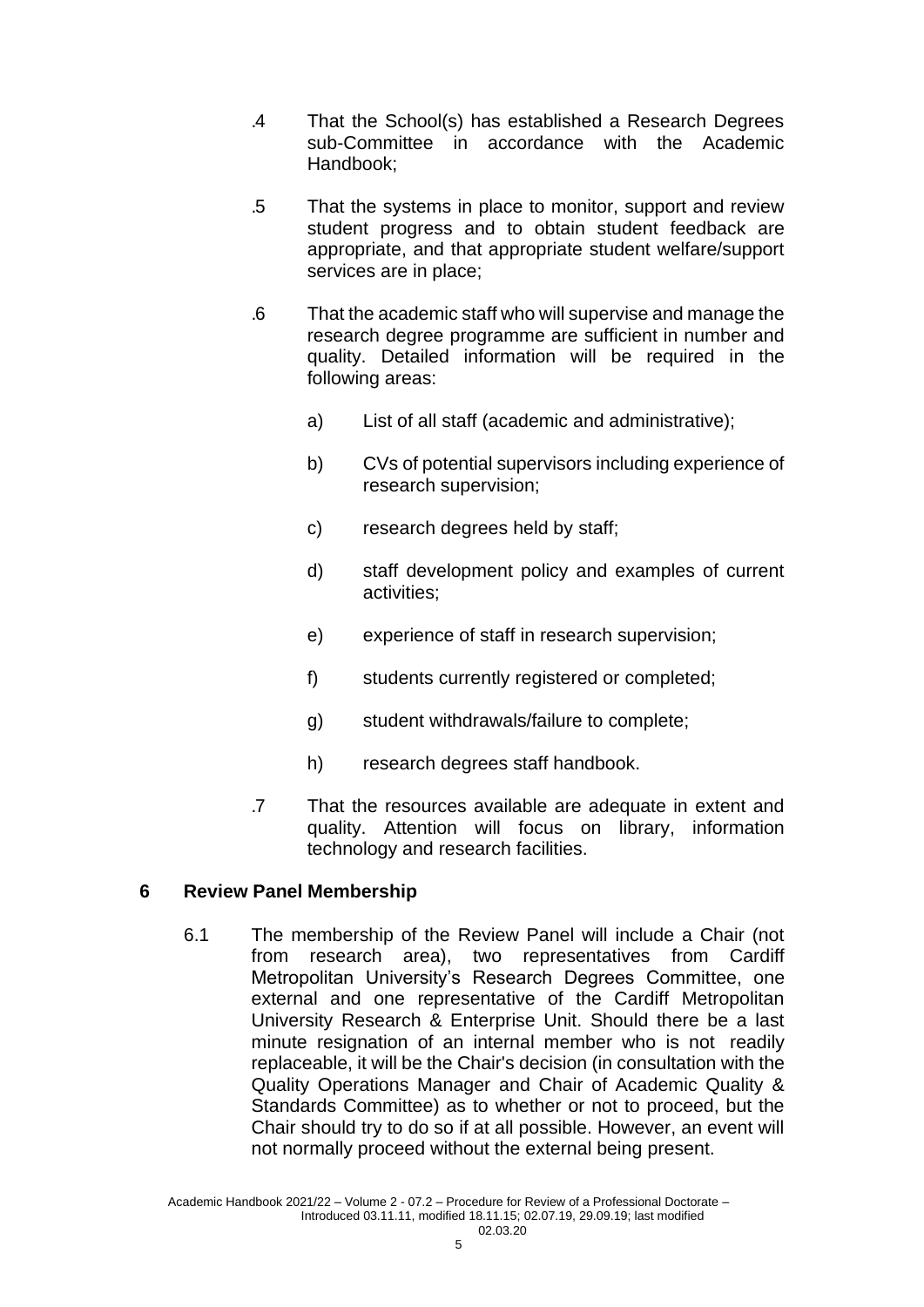- 6.2 The Chair will normally have experience as a panel member of validation/review events panels both within and outside Cardiff Metropolitan University.
- 6.3 Close association with the Professional Doctorate programme will be a bar to membership of the Review Panel.

## **7 Programme for the Review Event**

- 7.1 The programme for the event will normally include:
	- a) an initial private meeting of the Review Panel to review the documentation provided and discuss issues to be explored; the Panel will identify issues it wishes to raise with the team in regard to changes, procedures, quality enhancement, standards etc.;
	- b) a meeting of the Review Panel with the Professional Doctorate Management Team (normally the Programme Director, the Director of Research and the Pathway Leaders from each of the participating Schools) to explore context and management issues such as strategic plans, arrangements for managing the academic quality and standards of research degrees; current and proposed development of research culture, environment and facilities; and issues relating to resourcing and any initiatives of provision which might affect the Professional Doctorate degree programme;
	- c) a meeting of the Review Panel with the Professional Doctorate Programme Team (normally the Programme Director, Pathway Leaders and representatives drawn from the supervisory teams (Directors of Studies and Second Supervisors) and representatives of any franchise partners so that the Panel can explore issues arising from the submission document including rationale, aims, structure, content, and delivery; the registration, monitoring, supervision, assessment and support of students; staffing and research facilities;
	- d) an inspection of relevant facilities, both general (e.g. library and IT) and those specific to the programme;
	- e) a meeting with current and former students of the programme;
	- f) a further private meeting of the Review Panel to summarise findings and, as necessary, to formulate commendations, conditions and recommendations;
	- g) feedback by the Chair of the Panel to the Professional Doctorate Management Team and Programme Team to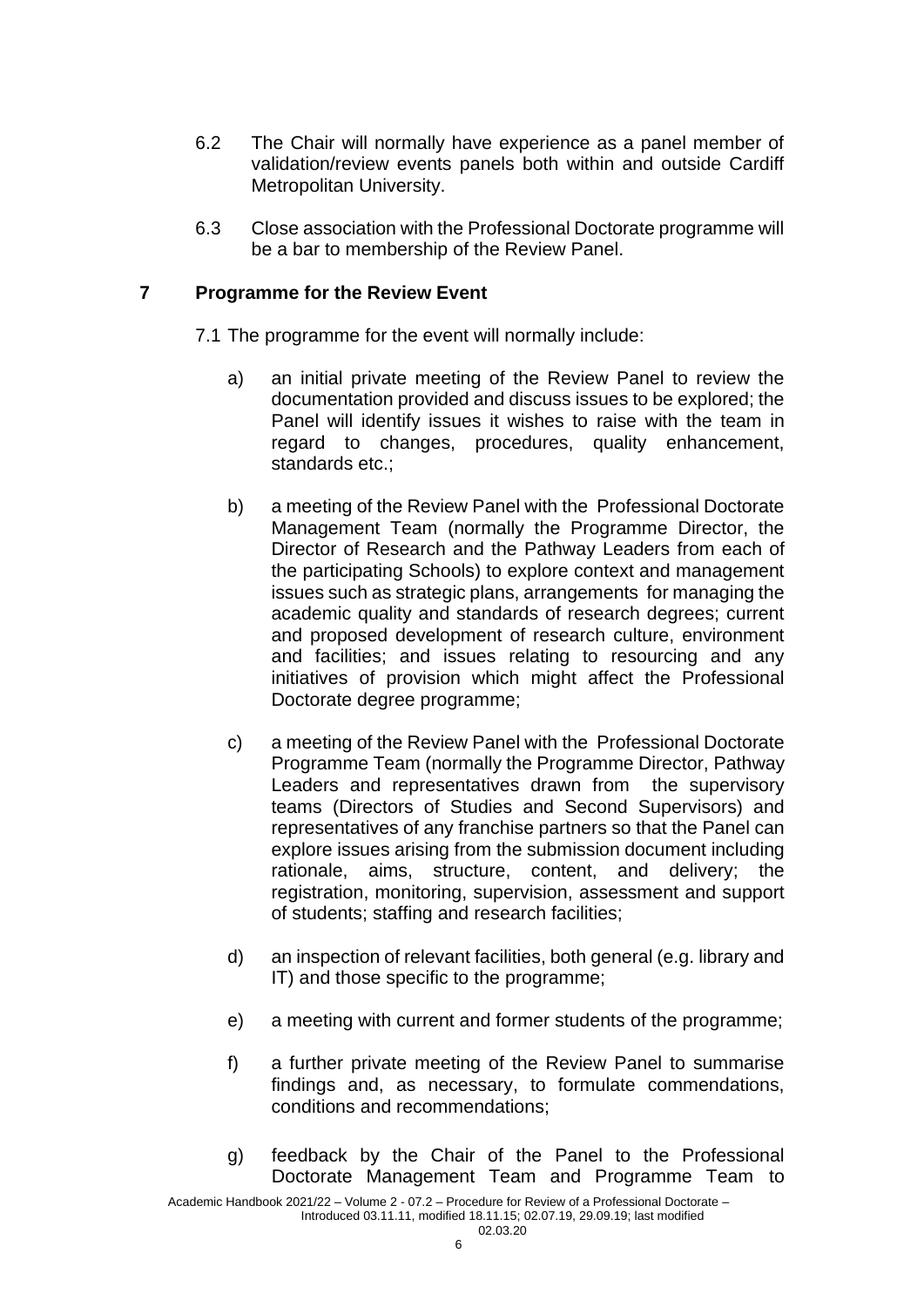include a formal summary of the Panel's conclusions including any conditions of approval and the timescale for their fulfilment, recommendations and commendations.

7.2 In considering its recommendations to the Cardiff Metropolitan University Academic Quality & Standards Committee and the conditions and recommendations of approval, as appropriate, the Review Panel shall take full cognisance of the perceived ability to deliver the Professional Doctorate degree programme to at least threshold levels of quality - as adjudged from the staffing expertise and adequacy, the learning resource levels and the student support available – and to sustain academic standards equivalent to those achieved by Cardiff Metropolitan University students qualifying for equivalent awards.

## **8 Documentation for Professional Doctorate Review Events**

#### **8.1 Overview**

- .1 The submission document should demonstrate what has been achieved and, if appropriate, what is proposed to be achieved. Concise, explicit documentation should enable the reader readily to understand the Professional Doctorate and its progress and identify relevant issues. It is the responsibility of the Professional Doctorate Management Team and Programme Team to ensure that the submission documentation is compliant with Cardiff Metropolitan University's requirements and is appropriate in quality.
- .2 The quality of the documentation is an important element in a successful review as these documents will be the basis for critical discussion between the Professional Doctorate Management and Programme Teams with the appointed Review Panel. To that end, the nature of the language used, and the presentation adopted are important. The writing should be clear and precise, the language simple and jargon-free and excessive verbosity should be avoided. Diagrams and charts may be used with benefit.
- .3 The submission document should be organised in such a way as to make for ease of access, referencing and reading. The various areas encompassed should be differentiated either as subsections of a larger document or as separate documents. The overall product should be manageable and usable.

The Professional Doctorate Programme Director and Programme Team will produce the programme review documents. The Quality Enhancement Directorate (QED) must receive the documents at least 20 working days before the review event; failure to do this will normally result in the cancellation of the review event.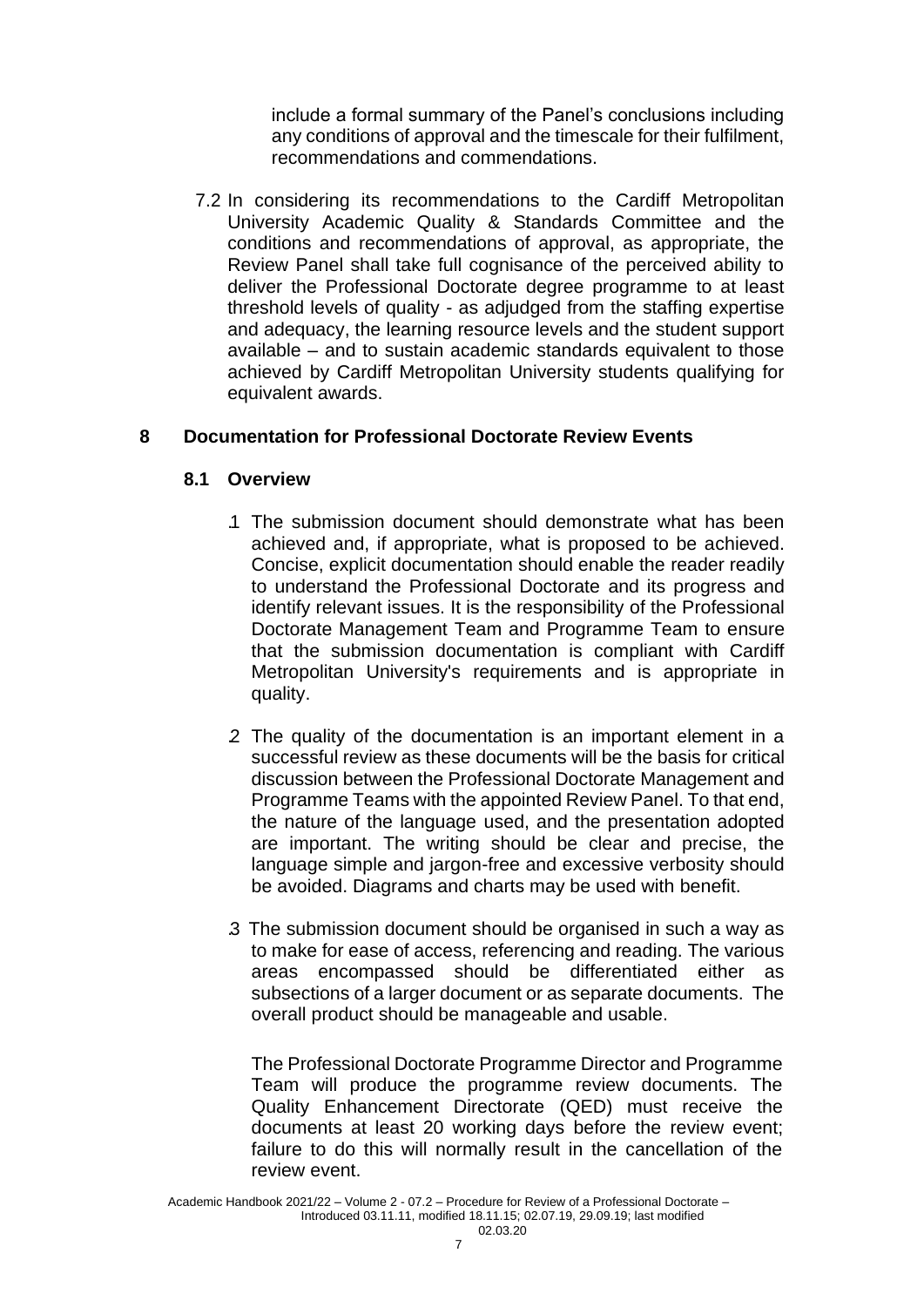- .4 Before submitting the programme documentation for review to the QED, measures must be taken by the Programme Director to ensure that:
	- a) the form, content and quality of the documentation complies with requirements;
	- b) there is ownership of the documentation by the Management Team and the Programme Team which will defend it at the review event;
	- c) the resources needed to deliver the programme will continue to be available and, in the case of any proposed changes, will be made available;
	- d) that any servicing required from all participating schools will continue to be available and, in the case of allowed proposed changes to the programme, is properly organised and will be available;
	- e) the design of the programme complies with the relevant structural framework;
	- f) the programme incorporates Cardiff Metropolitan University statutory requirements in regard to assessment regulations, etc.;
	- g) the programme incorporates and is aligned with the requirements of any relevant external benchmark statements including the FHEQ Level-8 qualification descriptors and QAA Doctoral degree characteristics and the benchmarks of relevant PSRBs;
	- h) the programme incorporates the University's desired policy direction as outlined in current Cardiff Metropolitan University Strategic Plan;
	- i) the programme enables students to understand, learn and benefit from research-based enquiry, particularly that which is relevant to their discipline; undertake such research; and acquire and apply research skills appropriate to their level and discipline.

On receiving the programme documentation, the QED and the Panel Chair will undertake an initial scrutiny of the submission to ascertain that the documentation is compliant with regulations (structural, regulatory, etc.) and where necessary will inform the Programme Director of issues arising. In instances where the documentation is deemed to be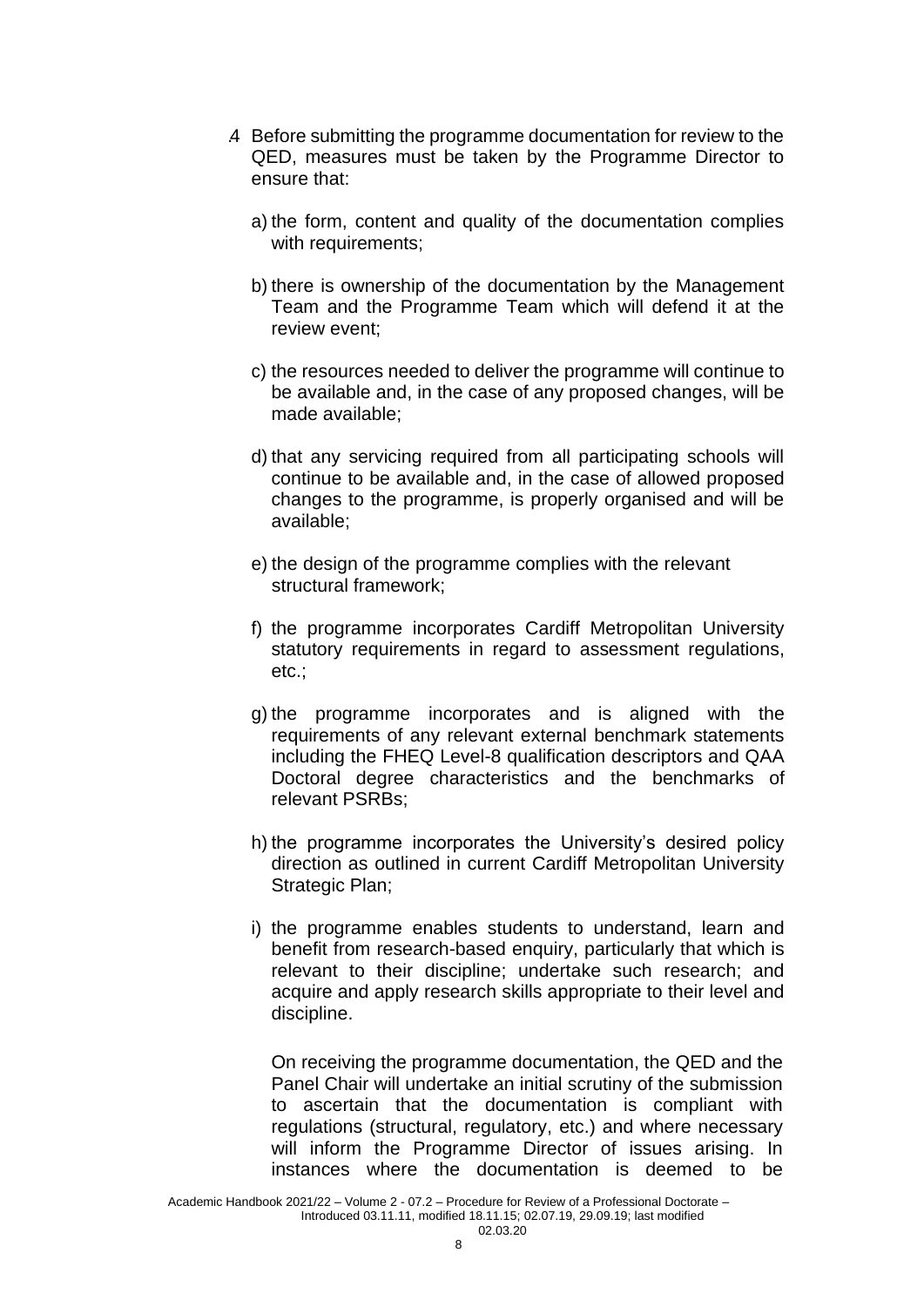unsatisfactory, the Chair of the Academic Quality & Standards Committee will require the event to be postponed or cancelled.

## **8.2 Information to be included in the Submission Documentation**

The following information should be included in the submission document for Professional Doctorate review:

- 1. a Self-Evaluation Document (SED) (see template in Appendix) including the rationale and detail of any proposed modifications and their approval-in-principle by the external examiner;
- 2. the Programme Document incorporating the programme specification and module descriptors (updated with any proposed modifications). Core modules for which failure by students cannot be compensated must be identified. Programme specification and module descriptor templates are available in the Academic Handbook; the Programme Document should include:
	- 1) a brief historical background with particular reference to recent developments and the context for the proposal;
	- 2) reference to any external and internal reports on the quality of existing provision, and a self-appraisal with regard to these;
	- 3) academic and management structure;
	- 4) technician and administrative support services;
	- 5) intake, admission requirements and selection procedure;
	- 6) arrangements for supervision, rights and responsibilities of supervisor and student;
	- 7) probationary period and progression from taught part of the Professional Doctorate;
	- 8) assessment procedures (in accordance with Cardiff

Metropolitan University Professional Doctorate regulations);

9) arrangements in place for a Research Degrees subcommittee; systems in place or proposed to monitor, support and review student progress and to obtain student feedback are appropriate, and for student welfare and support;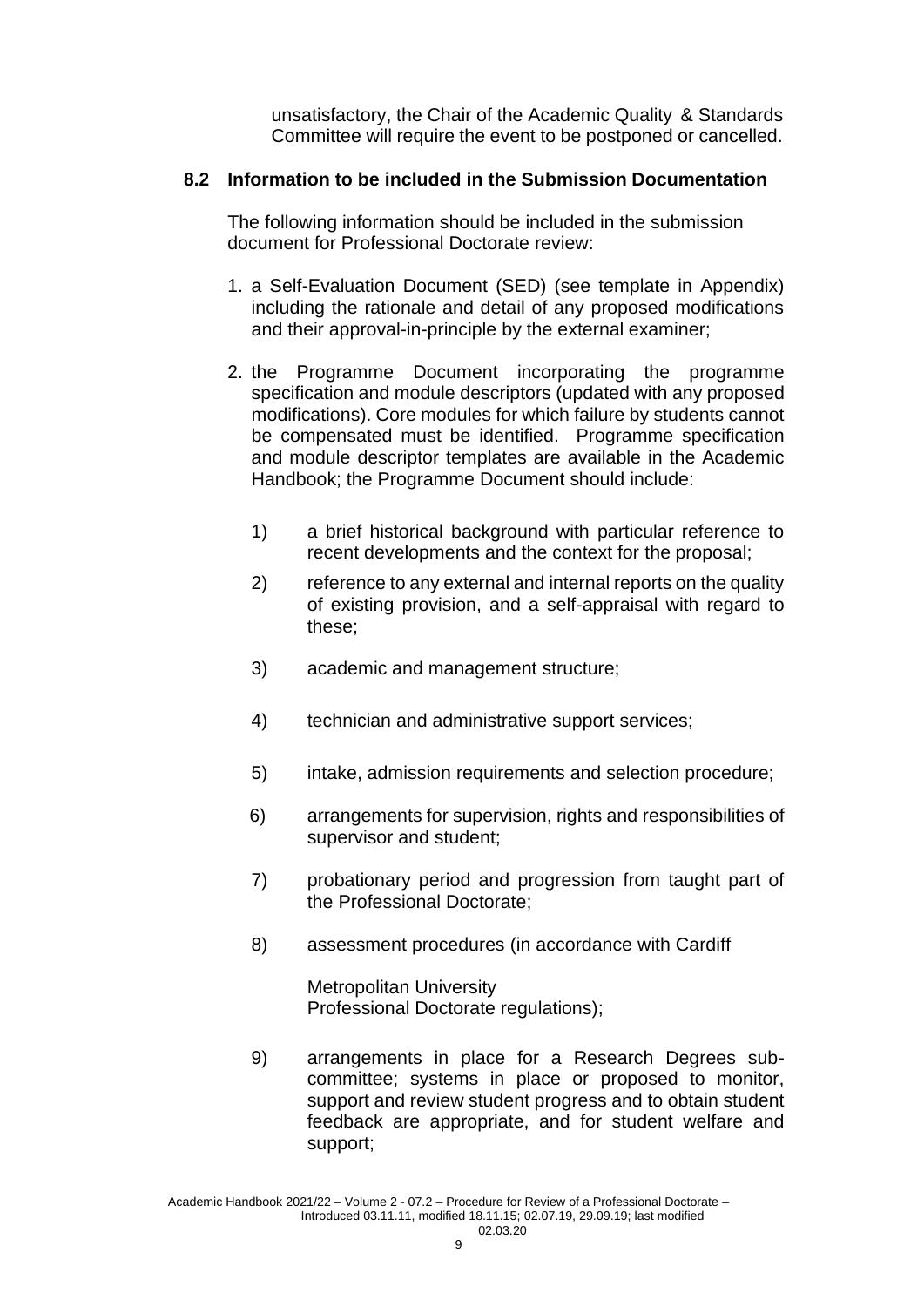- 10) The resources available, or proposed, in particular:
	- (i) Library

Details of the current stock, including journals and electronic access, opening hours, annual budget, acquisition policy, lending rights at local and other Universities and Institutions;

(ii) Information Technology

Information technology provision, budget and access;

(iii) Research Facilities & Environment

Listing of accommodation available for research and study, tutorial and seminar facilities.

- 3. the curriculum vitae of all staff on the Programme Team including detailed information on the academic staff who will supervise and manage the proposed Professional Doctorate including:
	- 1) list of all staff (academic and administrative);
	- 2) CVs of supervisors;
	- 3) research degrees held by staff;
	- 4) staff development policy and examples of current activities;
	- 5) experience of staff in research supervision;
	- 6) students currently registered or completed;
	- 7) student withdrawals/failure to complete;
	- *8)* research degrees staff handbook*.*
	- 9) induction programme and the Student Handbook;
- 4. Programme Specifications:
	- 1) Professional Doctorate
	- 2) Master of Professional Practice
- 5. Module Descriptors
- 6. current programme handbooks;

Academic Handbook 2021/22 – Volume 2 - 07.2 – Procedure for Review of a Professional Doctorate – Introduced 03.11.11, modified 18.11.15; 02.07.19, 29.09.19; last modified 02.03.20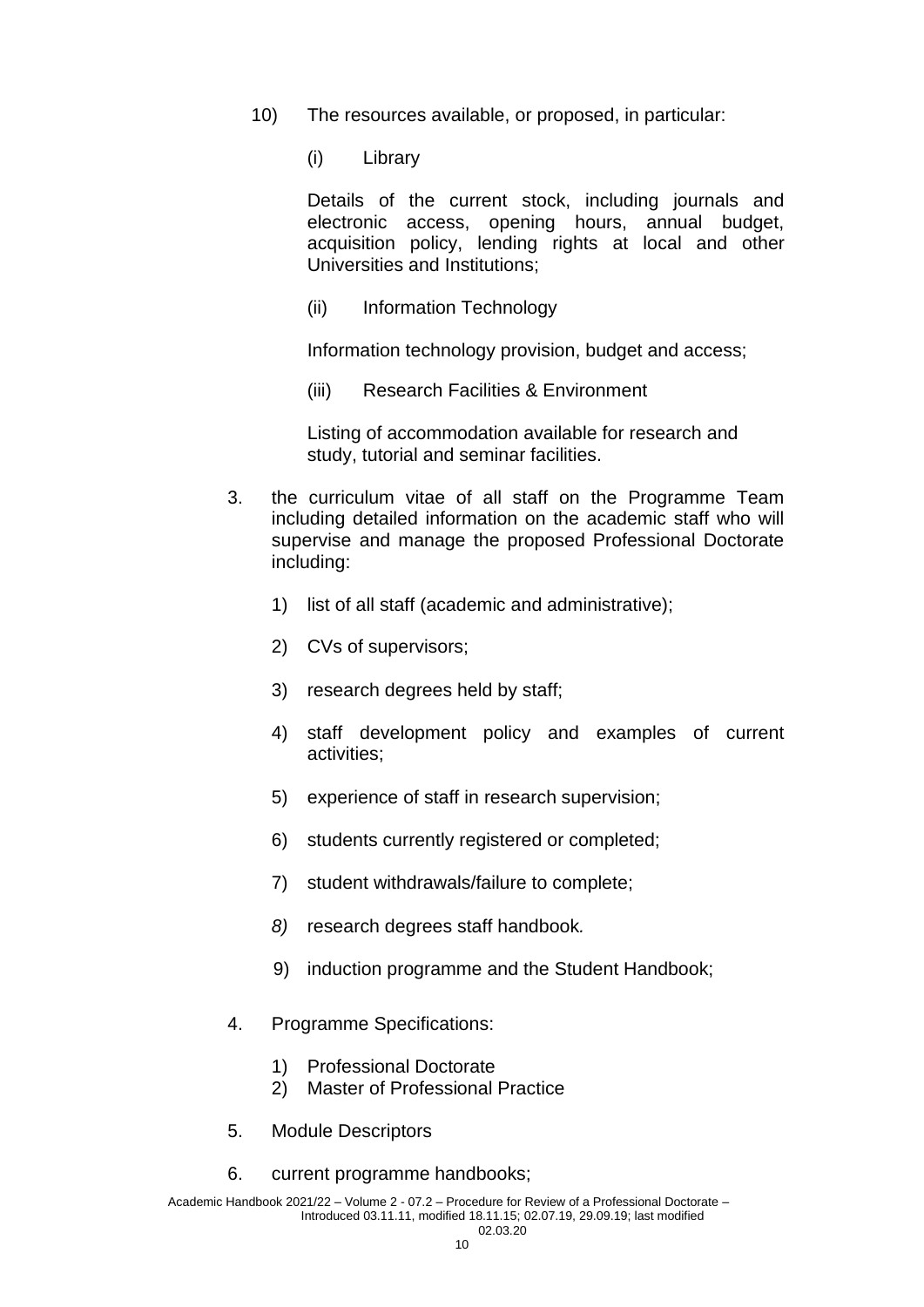- 7. the validation report or the last review report (whichever is the most recent);
- 8. appropriate evidence that past changes to the programme have taken place though the correct mechanism;
- 9. annual graduate studies report for the last two years;
- 10. external examiner/verifier reports for the last two years;
- 11. copies of any external reports on the programme which refer to the period in question, if applicable;
- 12. moderators' reports for the last two years, where available, and authorised memoranda of programme and financial agreement, if applicable.

In addition to the above, a selection of students' work; examination examples, assignments, etc. should also be made available during the event.

## **9 Formulation of Review Panel Decisions**

- 9.1 Review Panels may make the following decisions:
	- (i) that the Professional Doctorate be approved to continue (with or without proposed modifications);
	- (ii) that the Professional Doctorate be approved to continue (with or without proposed modifications) subject to the fulfilment of conditions in the stated timescale, and/or the full and evidenced (through subsequent School RDC records) consideration of recommendations. Resource issues, including staffing, may result in a requirement for an action plan, to be monitored through the University Academic Quality & Standards Committee;
	- (iii) that the approval of the Professional Doctorate be cancelled

#### **10 Approval to Continue**

- 10.1 Approval of the Professional Doctorate to continue should not be recommended to the Academic Quality & Standards Committee if the Review Panel retains major reservations about the aims, academic standard, structure, content, assessment regulations, resources etc., after the dialogue with the Management Team and Programme Team is completed.
- 10.2 Decisions of the Review Panel should be made on the basis of the event and other factors such as pressures resulting from the

Academic Handbook 2021/22 – Volume 2 - 07.2 – Procedure for Review of a Professional Doctorate – Introduced 03.11.11, modified 18.11.15; 02.07.19, 29.09.19; last modified 02.03.20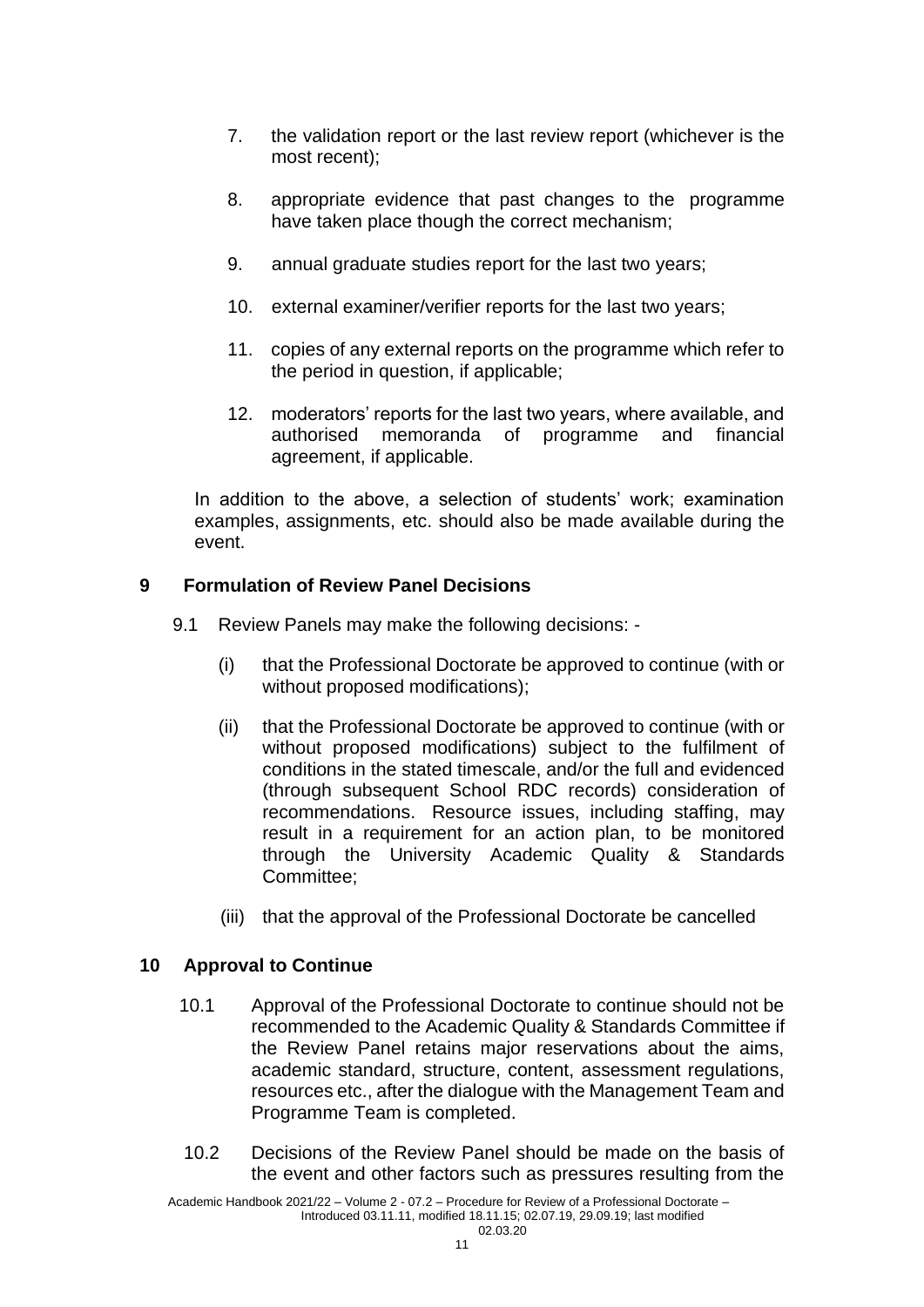timing of an event should not influence the academic decision.

10.3 The situation which causes most difficulty arises where the document is deficient but where the reservations of the Review Panel have been satisfied in discussion. In such cases the Review Panel must be satisfied that the issues have been or can be resolved and that the documentation will be amended accordingly (through imposing conditions).

#### **11 Conditions/Recommendations for Approval to Continue**

Approval to continue may be recommended to the Academic Quality & Standards Committee subject to the fulfilment of conditions to be met within a stated timescale and/or recommendations.

If it is observed that the Professional Doctorate is and has been operating satisfactorily – as determined from annual graduate studies reports, examiners' reports, etc.- but for which the documentation is unsatisfactory/unacceptable and/or for which the Programme Team gave a poor defense, it should be approved subject to appropriate conditions (and recommendations).

- 11.1 Conditions of approval should be used for requirements which MUST be fulfilled in order to ensure that the Professional Doctorate degree programme meets the required quality and standard threshold. Conditions must be expressed precisely, be agreed by the Review Panel and must be accompanied by a timescale for completion – normally before students are admitted to the programme. Documentation, usually in the form of a revised (definitive) programme document, must be submitted to the Quality Enhancement Directorate for consideration by the Validation Panel Chair.
- 11.2 Changes which are desirable in order to enhance the quality of the Professional Doctorate degree programme and/or student experience, but which do not affect the threshold standard, should be expressed as recommendations. Recommendations are advisory as opposed to compulsory, but the University quality monitoring system would wish to see reference to where such issues have been considered and implemented or rejected. This might include an action plan of issues to be addressed. Responses to recommendations should be recorded in the minutes of the Professional Doctorate Committee and the annual report on research activity submitted to Cardiff Metropolitan University's Research Degrees Committee. Recommendations cannot be used as a means of quality or standards enhancement where the Review Panel judges one or both of these to be below the acceptable threshold level.
- 11.3 Conditions and recommendations may refer to any aspect of the Professional Doctorate programme including content, resources,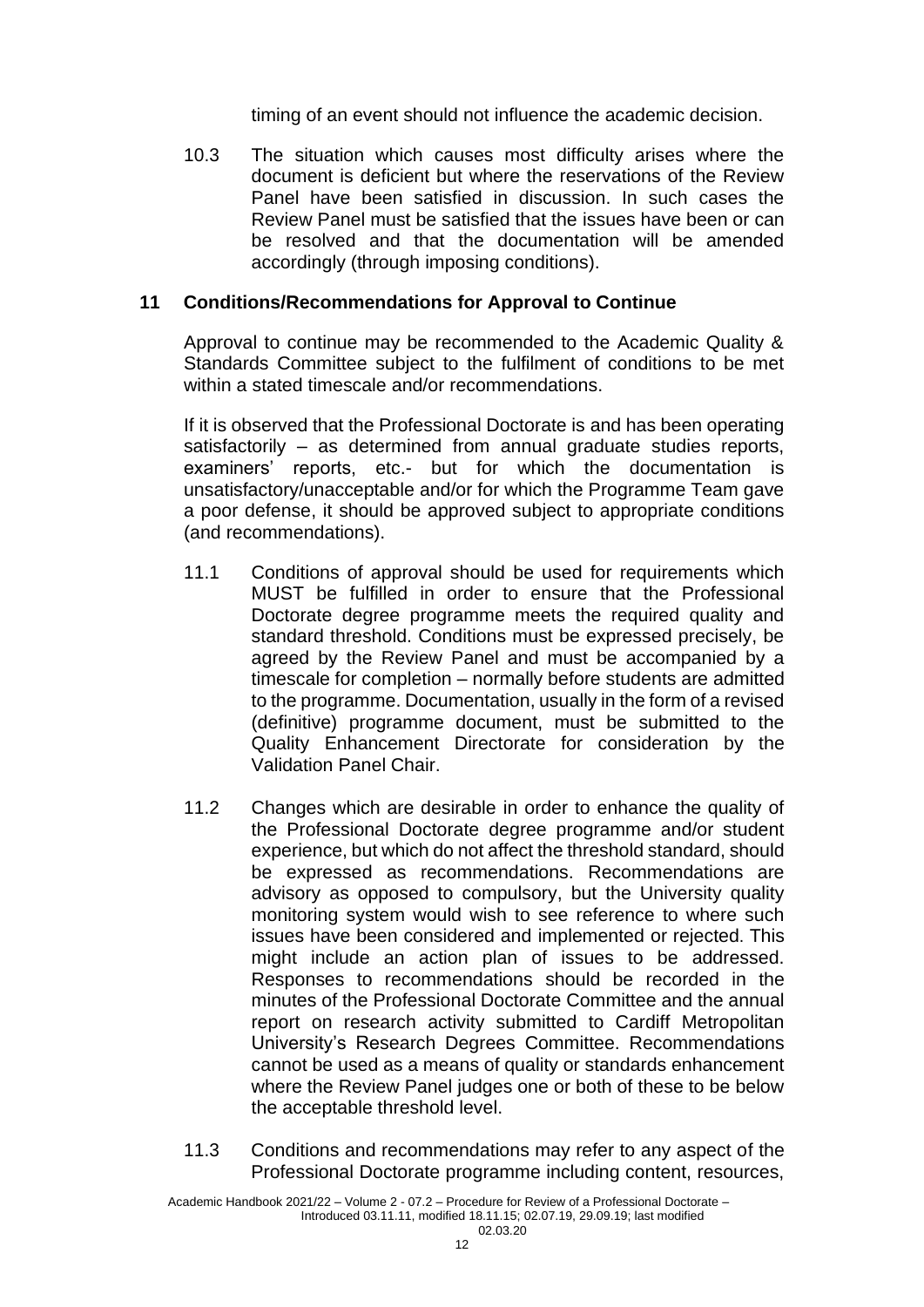staffing, assessment, etc., but should be phrased in such a way as to allow the perceived problem to be solved by the programme team rather than prescribing a problem.

- 11.4 The Professional Doctorate Management Team and Programme Team response to any conditions of approval should be submitted to the Quality Enhancement Directorate for consideration by the Panel Chair and/or nominated panellists for approval. It is the responsibility of the Panel Chair to approve any resulting changes to the programme documentation - which then becomes the definitive programme document – and, through the QED and the Professional Doctorate Programme Director, to follow-up any further action required by the conditions imposed. The Panel Chair will be responsible through the QED and the Professional Doctorate Programme Director for ensuring that all the conclusions of the Review Panel are addressed.
- 11.5 Once the review report (see below) has been approved through the University committee structure, the Professional Doctorate Programme Director is required to send to the QED an electronic version of the definitive programme document, which will be held as the source of information about the reviewed programme.

#### **12 Review Report**

- 12.1 The report of the review event shall conform to the normal format and standard applied to all Cardiff Metropolitan University review reports.
- 12.2 The draft written report shall be produced normally within 20 working days after the review event and the confirmed report produced normally 10 working days thereafter. The final report confirmed by the Panel Chair will be circulated by the QED to the Professional Doctorate Management Team and Programme Team and to the Academic Quality & Standards Committee, which will subsequently make appropriate recommendations for the approval of Academic Board.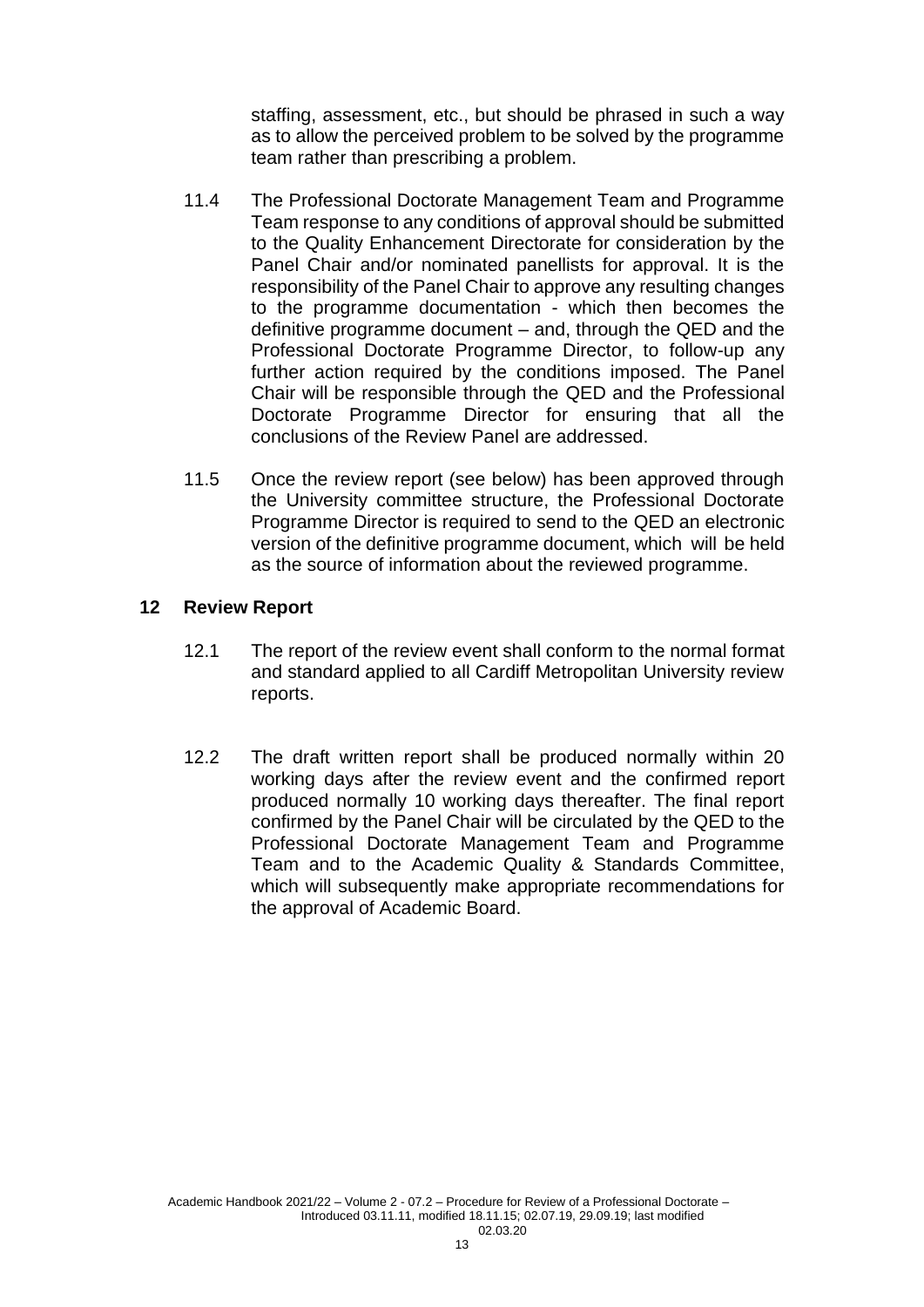## **Guidance for Completing the Self-Evaluation Template Document for Review**

## **Introduction**

It is a requirement that in submitting documentation for the review event, the documentation submitted must incorporate a Self-Evaluation Document (SED) from the Programme Director.

The purpose of this guidance is to provide the template for the construction of the SED, bearing in mind the need to ensure that the procedures will help the programme team, schools and Cardiff Metropolitan University to satisfy the requirements of external stakeholders whilst retaining flexibility and costeffectiveness.

#### **Template for the Self-Evaluation Document (SED)**

The SED must comprehensively address the following headings as well as providing a summary of the modifications during the approval period and a summary of any proposed modifications and likely future developments. The Panel will expect the SED to be analytical and evaluative, providing a critical review of the programme including reflections on past changes and developments. The SED must clearly identify and rationalise any proposals for change to be approved by the Panel.

#### **Introduction**

1. A summary of the submission and what it is trying to achieve.

#### **Background to the Programme**

- 2. A brief outline of the programme, its background, development history and its current context.
- 3. A summary of any modifications during the approval period indicating those which were in response to internal and external feedback including the outcome of annual programme review reports, external examiner reports and reports of relevant professional bodies. The following table must be completed to supplement this summary.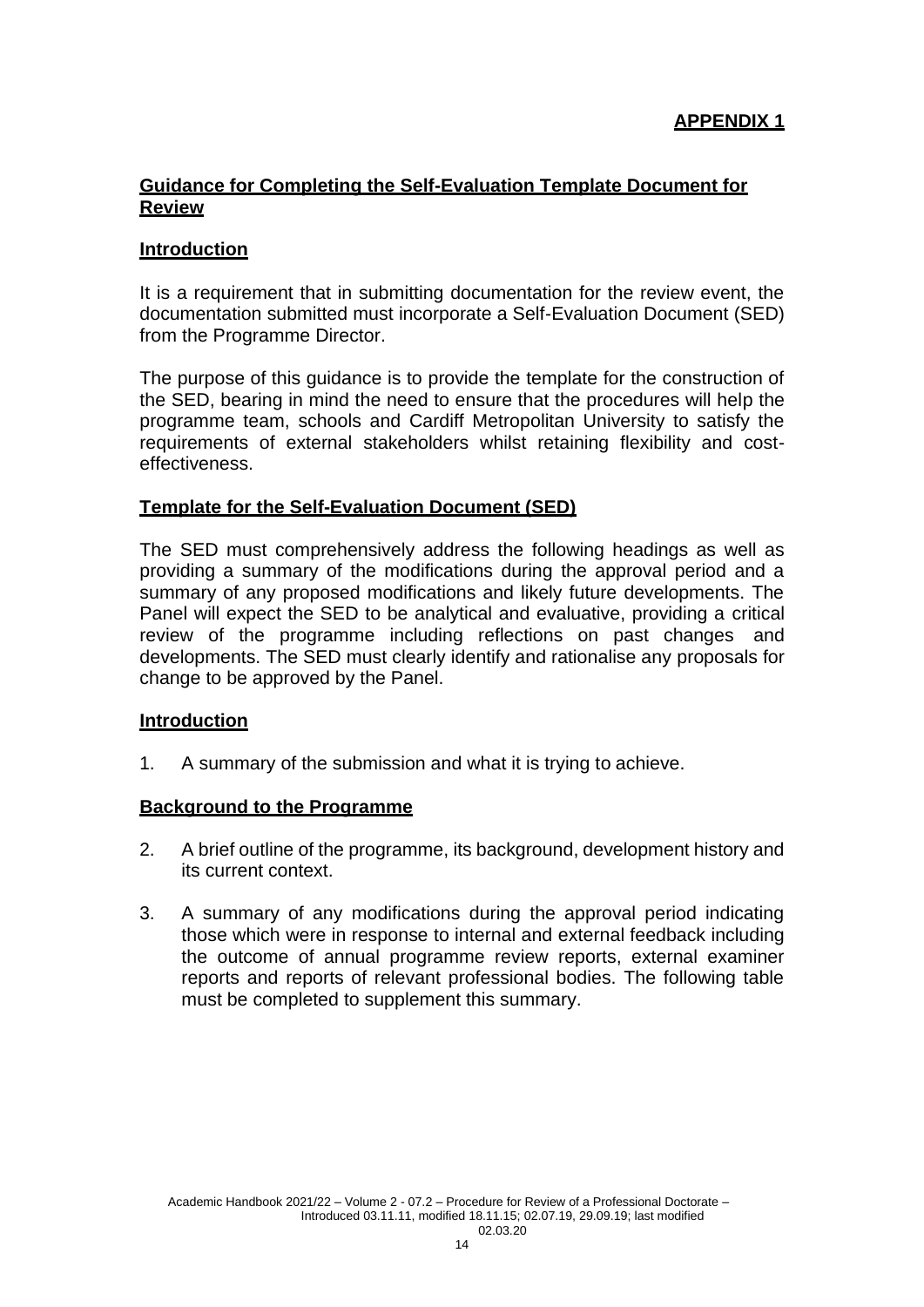| <b>Summary Table of Modifications Approved During the Review Period</b> |                                                                             |                                                  |                                                              |                                                     |  |
|-------------------------------------------------------------------------|-----------------------------------------------------------------------------|--------------------------------------------------|--------------------------------------------------------------|-----------------------------------------------------|--|
| Year                                                                    | <b>Modification</b><br>0f<br>(summary<br>change<br>and<br>modules affected) | In response to<br>external<br>(e.g.<br>examiner) | <b>Evaluation</b><br>of <sub>1</sub><br><b>Effectiveness</b> | <b>Enhancement of</b><br><b>Student</b><br>Learning |  |
|                                                                         |                                                                             |                                                  |                                                              |                                                     |  |
|                                                                         |                                                                             |                                                  |                                                              |                                                     |  |
|                                                                         |                                                                             |                                                  |                                                              |                                                     |  |

*Rows may be added to accommodate all modification activity*

4. The effectiveness of these changes and the extent to which they have enhanced student learning.

#### **Proposed Changes to the Programme**

- 5. A rationale for and a summary of any modifications proposed, which must be cross-referenced clearly to where such changes can be located in the programme document. To supplement the rationale and summary, the following chart and table must be completed:
	- 5a. A table or chart contrasting the existing programme structure with the proposed new structure must be included here. Please contact QED should you need any information or advice.
	- 5b. The following table summarising proposed changes to modules must be completed:

| <b>Summary Table of Proposed Modifications</b>                                  |                                                                        |                                                                                                                                                         |  |  |  |
|---------------------------------------------------------------------------------|------------------------------------------------------------------------|---------------------------------------------------------------------------------------------------------------------------------------------------------|--|--|--|
| <b>Purpose of Proposed</b><br>modification (identify any<br>module[s] affected) | <b>Rationale for modification</b><br>(identify any module[s] affected) | <b>Evidence of modification in</b><br>programme documentation<br>e.g. identifying where in the<br>programme specification or<br>which module descriptor |  |  |  |
|                                                                                 |                                                                        |                                                                                                                                                         |  |  |  |
|                                                                                 |                                                                        |                                                                                                                                                         |  |  |  |
|                                                                                 |                                                                        |                                                                                                                                                         |  |  |  |

*Rows may be added to accommodate modification proposals.*

- 6. Evidence of approval-in-principle by the external examiner(s) must be provided in the submission documentation and referenced here.
- 7. If franchised, evidence of consultation with the collaborating partner must be provided in the submission documentation and referenced here,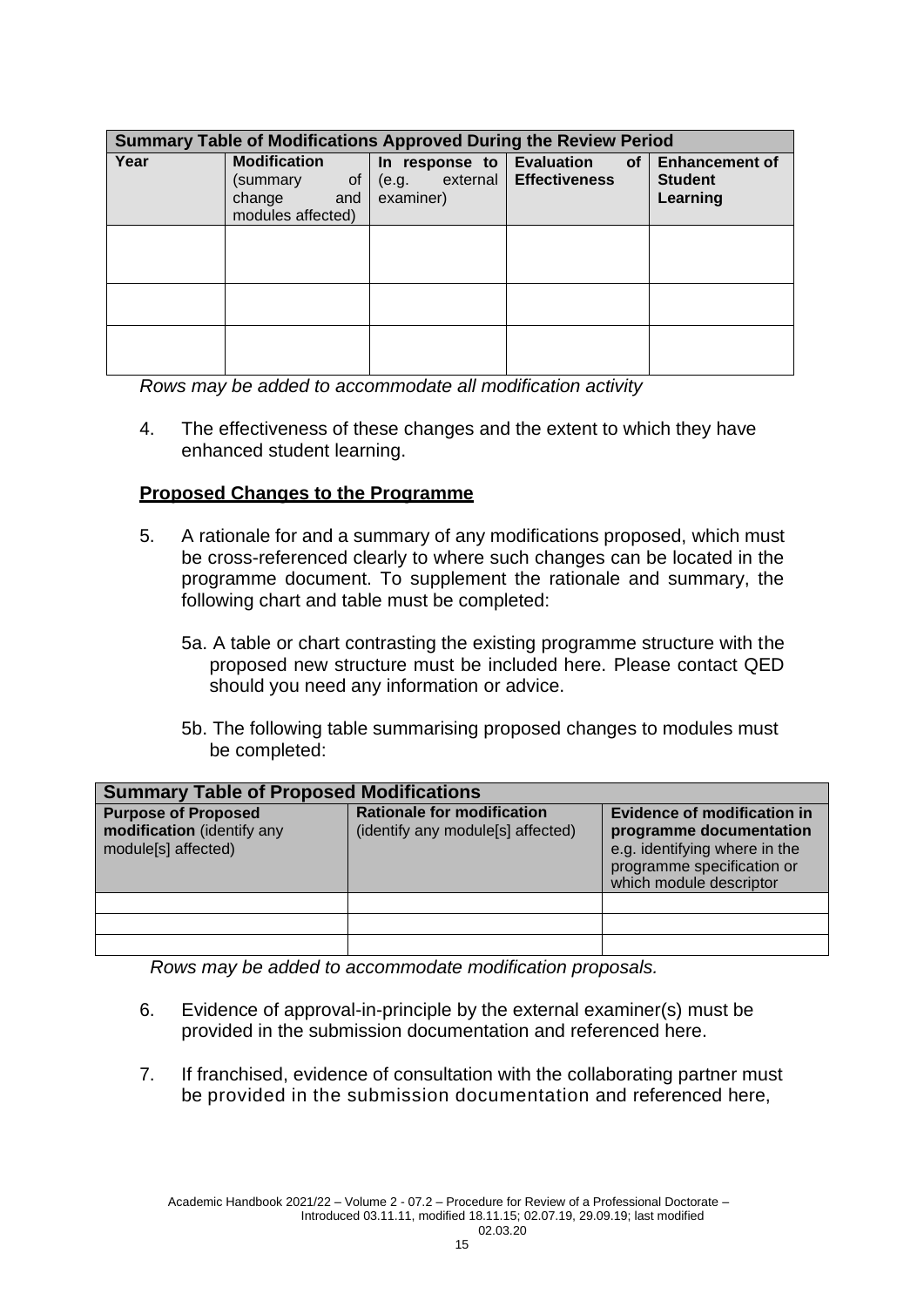together with the proposed implementation date should this vary from Cardiff Metropolitan University (see also paragraph 28).

## **Aims and Learning Outcomes/Performance Criteria**

- 8. How the aims and learning outcomes/performance criteria relate to internal drivers such as the Corporate Strategy and Student Engagement Strategy.
- 9. How the stipulated aims relate to the learning outcomes/performance criteria.

## **Curricula**

- 10. The effectiveness and appropriateness of the curriculum in fulfilling the stipulated aims and learning outcomes/performance criteria.
- 11. The appropriateness and continued relevance of the curriculum as demonstrated by student and employer and practitioner feedback (citing evidence in the submission document) and recognised good practice within the discipline including teaching and learning developments and/or learner guidance and research.
- 12. A summary of any amendments that have been introduced to reflect developments within the discipline or as a consequence of the outcome of internal debate or student, employer or external feedback.

#### **Assessment**

- 13. The effectiveness of the chosen assessment strategies and methods in promoting student learning and ensuring that students fulfil the learning outcomes/performance criteria and in enabling discrimination between categories of performance.
- 14. The effectiveness of assessment strategies in relation to both formative and summative assessment.
- 15. The effectiveness in the approach to feedback to students and marking verification (such as double marking).
- 16. The extent to which student achievement demonstrates the requirements for the award in relation to subject benchmarks, learning outcomes and qualification frameworks.

#### **Teaching and Learning Opportunities**

17. The range and appropriateness of the teaching and learning strategies and/or learner guidance and how they have developed during the approval period.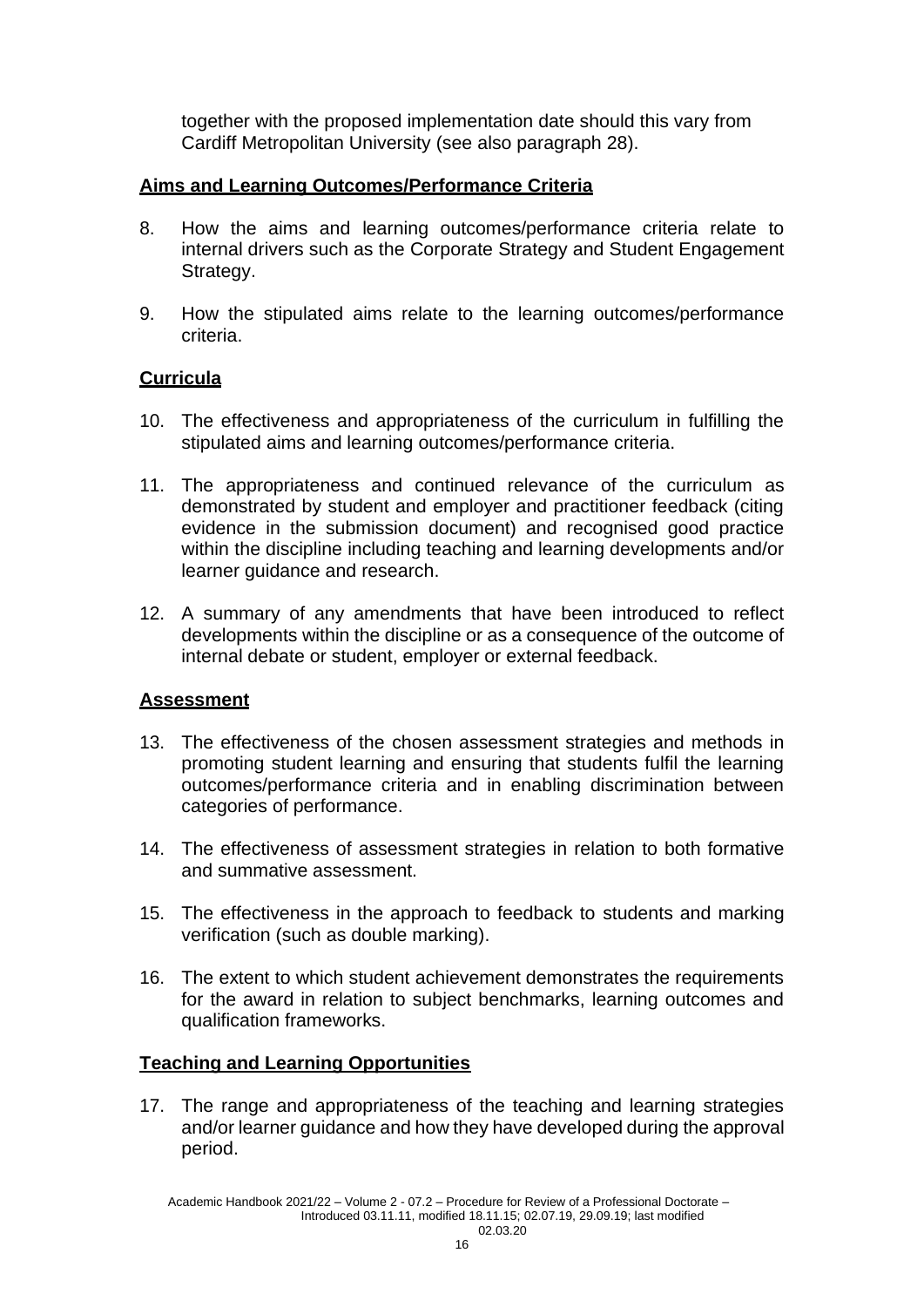- 18. Issues relating to student workload.
- 19. Any factors which may impede or limit the quality of the learning and teaching environment.
- 20. The effectiveness of academic tutorial, counselling and mentor support.
- 21. The development of Key Skills, and where appropriate skills derived from subject benchmark statements.
- 22. The effectiveness of arrangements for any Work-Based Learning.
- 23. The effectiveness of arrangements for PDP.

## **Maintenance and Enhancement of Standards and Quality**

- 24. The overall standards achieved and the measures/comparators against which judgements are made.
- 25. Consideration of progression and completion rates.
- 26. Employment destinations of graduates/award holders.
- 27. Action taken in response to External Examiners' or Verifiers' Reports and those of any relevant professional bodies, etc.

#### **Collaborative Provision** (if relevant)

- 28. Where the programme is also offered collaboratively in a partner institution or partner institutions, the critical appraisal should incorporate the operation of collaborative programmes with reference to all of the above, and in relation to the partnership should also comment upon:
	- a) the effectiveness of the work of the moderator(s)/link tutor in assisting collaborating institution programme delivery;
	- b) the effectiveness of inter-institutional communication;
	- c) the effectiveness of arrangements for joint assessment and joint examination boards;
	- d) initiatives relating to joint or exchange teaching, student exchanges and/or visits;
	- e) the effectiveness of student progression arrangements.
	- f) evidence of consultation on any proposed modifications, stating the proposed date of implementation at the partner if that differs from Cardiff Metropolitan University.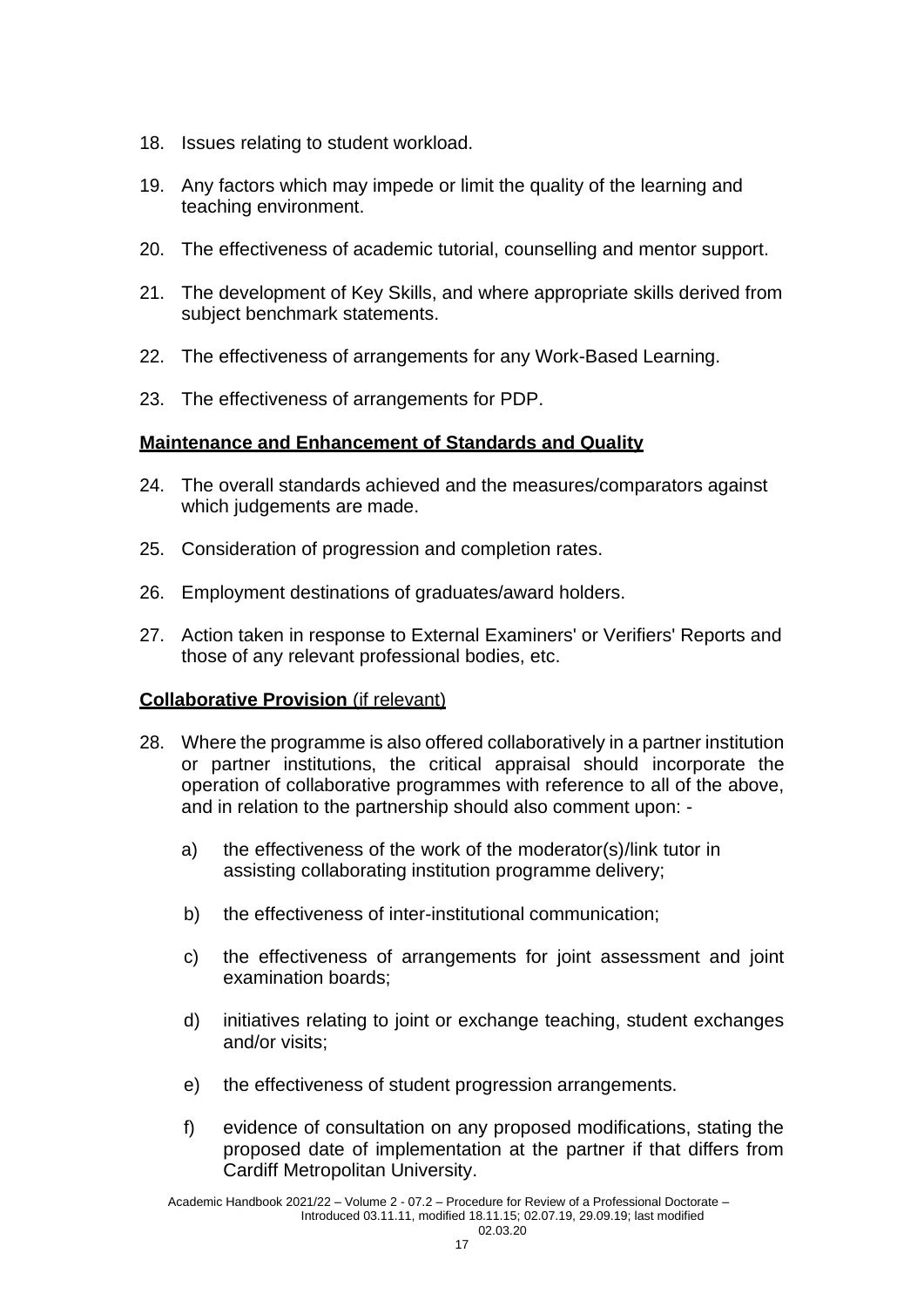## **GUIDANCE NOTES ON REVIEW OF PROFESSIONAL DOCTORATE**

This series of guidance notes covers:

Role of Panel Chair (pre-, mid- and post-event); Role of Panel Member (pre-, mid- and post-event); Role of Programme Team (pre-, mid- and post-event); Student Involvement in Review;

#### **Guidance Note: Chairing the Review Panel**

#### **Introduction**

The Chair is the key person in the review event. It is the Chair's responsibility to create an atmosphere in which critical professional discussion can take place, where opinions can be freely and courteously exchanged and in which justice and fair play prevail. The Chair will have been approved by the Academic Quality & Standards Committee.

As the custodian of professionalism and justice, the Chair's attitude, preparation and control are critical. The Chair will need to:

- 1. read thoroughly and demonstrate an understanding of the documentation;
- 2. demonstrate a familiarity with the policies and guidelines of relevant external awarding bodies and professional organisations and with those of Cardiff Metropolitan University;
- 3. concentrate on main issues;
- 4. establish the essential purpose of the occasion and its possible outcomes;
- 5. control and guide investigation and discussion to ensure that the conclusions are clearly articulated and understood.

#### **Before the Event**

- 1. The Chair should have early consultation with the QED regarding the background to the review, the composition of the panel, the programme of the day and ensure that the Programme Director is familiar with the agenda and purpose of the meeting.
- 2. The Chair will need to:
	- a) establish the essential purpose and possible outcome of the event;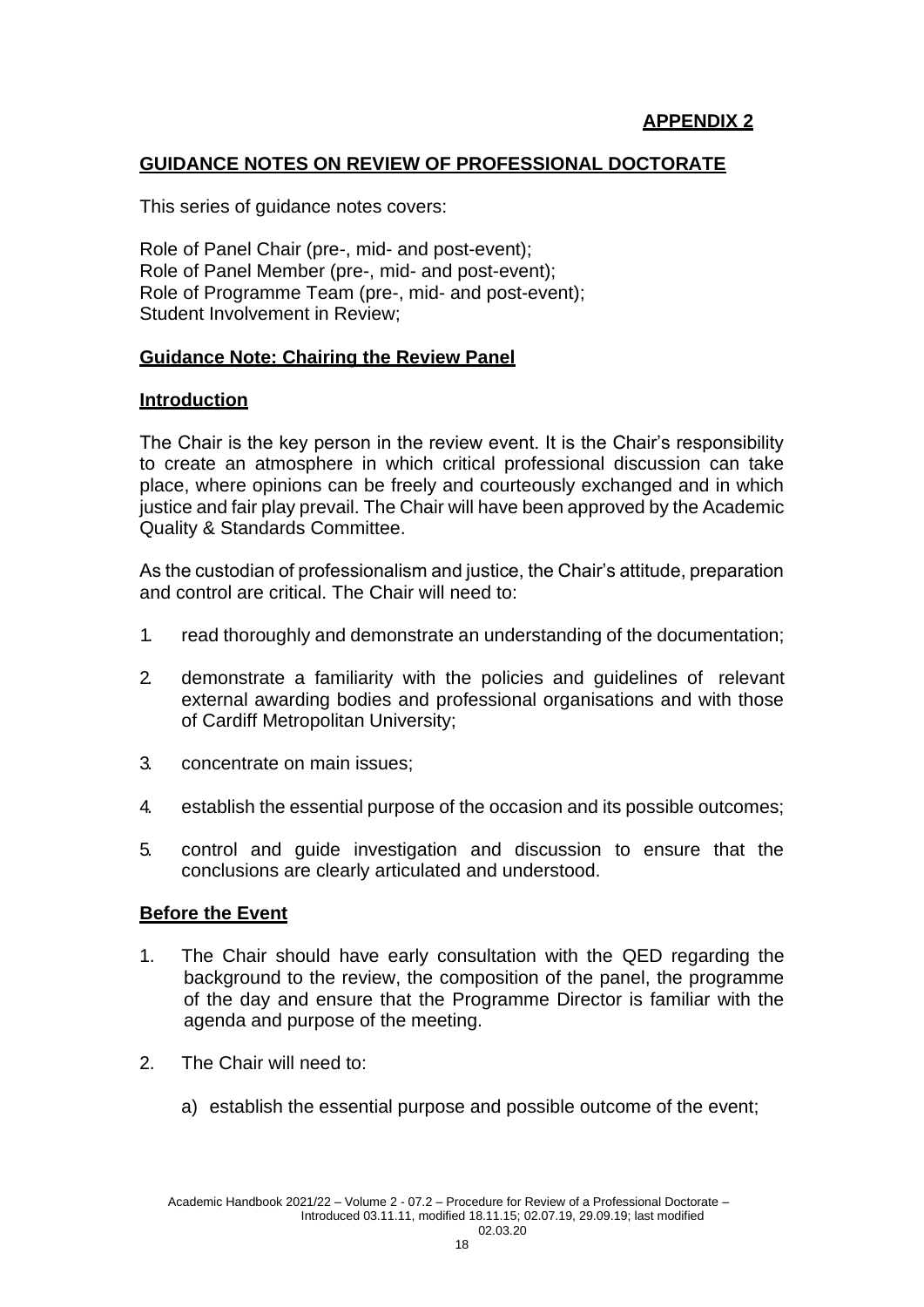- b) clarify the detailed programme for the occasion;
- c) be familiar with initial responses from panel members and communicate issues thus raised to all panel members and to the Programme Director;
- d) hold a private meeting of the panel to explain and explore the documentation, to identify problem areas and to develop an agenda for the meeting with the programme team;
- e) identify panel members who will lead discussions with the programme team on specific issues;
- f) distinguish between management and organisational and teaching and learning issues.
- 3. The Chair will therefore have planned programmes for the private panel meeting and for subsequent discussions with the programme team in which major issues are the focus of concern. The Chair will ensure that the issues to be covered are appropriate and the time apportioned for discussion is effective.

## **During the Event**

- 1. The Chair will set the scene by introducing members of the panel and establishing clearly the purpose and possible outcomes of the occasion. The location of the event in the wider framework of Cardiff Metropolitan University's internal validation/review machinery will be explained as will its relation to the external awarding body, where necessary. The final outcome will be a written report with recommendations to the Academic Quality & Standards Committee and, where applicable, for the relevant external awarding body.
- 2. The Chair will confirm an agenda for discussion and indicate that different members of the panel will give a lead on issues. Internal and external panel members need to be given equal prominence.
- 3. It is the Chair's responsibility to guide discussion and ensure that the panel's questioning is clearly understood and responded to and that with each major issue there is a clearly understood conclusion, which may incorporate a condition or recommendation.
- 4. The Chair should intervene if the discussion is being diverted, is trivialising or sticking on what is a difference of opinion or is taking up too much time at the expense of the rest of the agenda.
- 5. The Chair should ensure that the panel members are confident of the continued quality, quality enhancement, and standards of the programme through exploration of areas such as: changes to the programme and resulting updated documentation; programme contention, enrolment,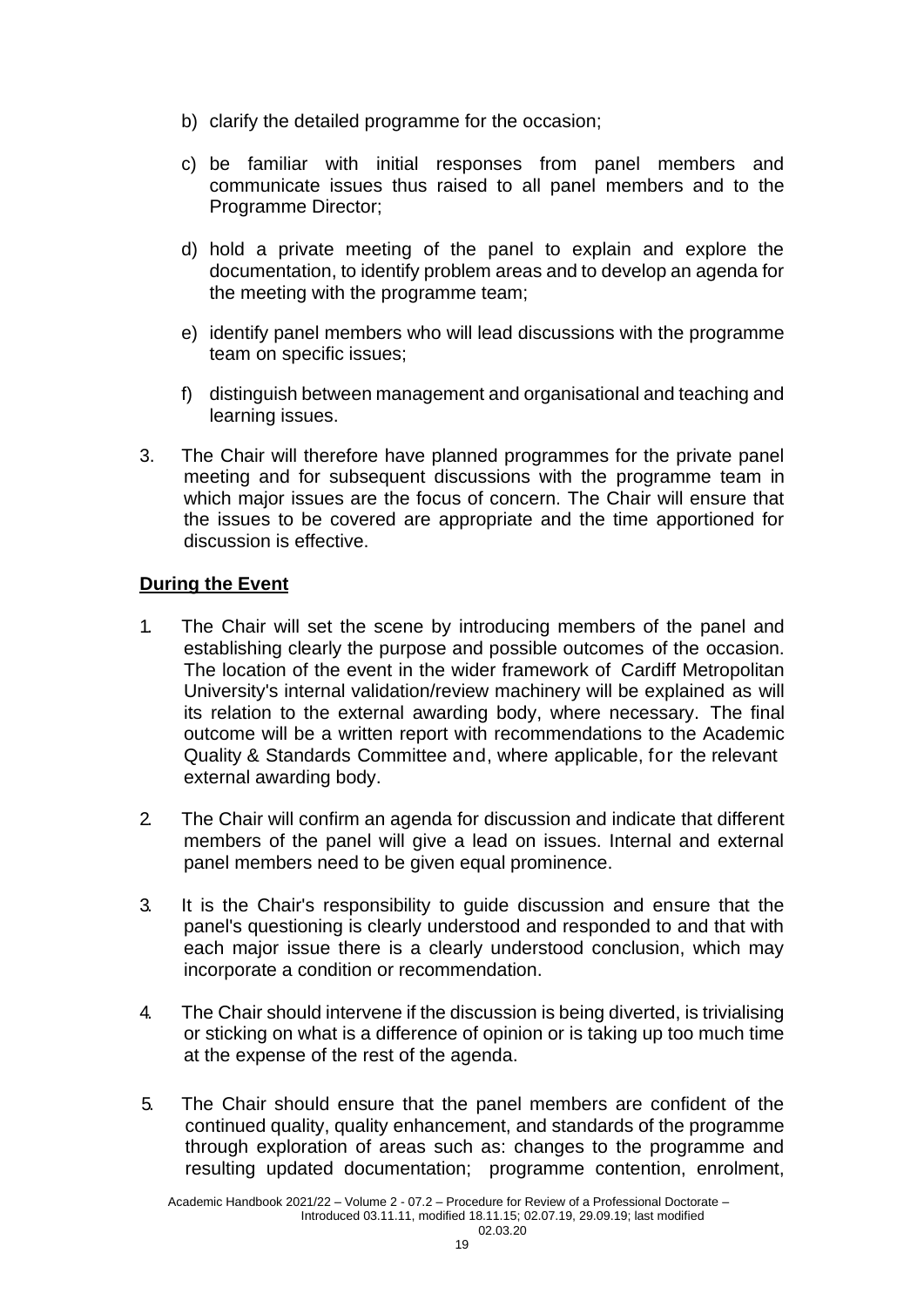progression and completion/success rates; comparability of standards; external examiner and other reports and action taken; the Programme Committee records; student comment; the effectiveness of the external examiner arrangements; staffing and staff development; resources.

- 6. The Chair should ensure that the discussion is thoroughly professional and positively critical, that there is a genuine exchange of viewpoints, and that adequate attention is given to the teaching, learning and research experiences of students. It is the Chair's duty to establish an atmosphere of lively, open, critical, yet helpful discussion, so that the occasion is seen to be a professionally helpful experience rather than a confrontational burden.
- 7. At the end of the event, the Chair, following private discussion with the panel, will report verbally to Programme Management /Programme Team the Panel's conclusions and the time required for responding to any action necessary. The programme management/programme team should be in no doubt as to where they stand in consequence.

## **After the Event**

- 1. The Panel Secretary will submit a draft report to the Chair and panel members for scrutiny. The draft report will be circulated to the Directors of Research of participating Schools and the Programme Director.
- 2. After receiving observations, the report will be adjusted as necessary before being circulated as the confirmed report by the QED to the Chair of the Academic Quality & Standards Committee.
- 3. The confirmed report should capture, in a precise and structured form, the essential discussion that had taken place, and clearly record any conditions or recommendations made and the time required for their implementation. The Chair of the Panel must approve changes required to programme documents as a result of review.
- 4. The response to conditions and revised documentation must be submitted to the QED for consideration by the Chair. On receipt of the revised documentation, it is the Chair's responsibility to satisfy him/herself that the required modifications (etc.) have been completed adequately and to confirm this in writing to the QED. It is helpful for a full report to be provided by the Chair, which indicates what, and where, changes have been made in relation to each condition, and to confirm (or otherwise) that the particular condition has been met.
- 5. Exceptionally, the Programme Team might, for good reason, request an extension to the deadline for submission or may not in the view of the Panel Chair have met one or more conditions satisfactorily. In such instances the Panel Chair should discuss the situation with the Quality Operations Manager and the Chair of Academic Quality & Standards Committee with a view to finding a way forward.

Academic Handbook 2021/22 – Volume 2 - 07.2 – Procedure for Review of a Professional Doctorate –

Introduced 03.11.11, modified 18.11.15; 02.07.19, 29.09.19; last modified 02.03.20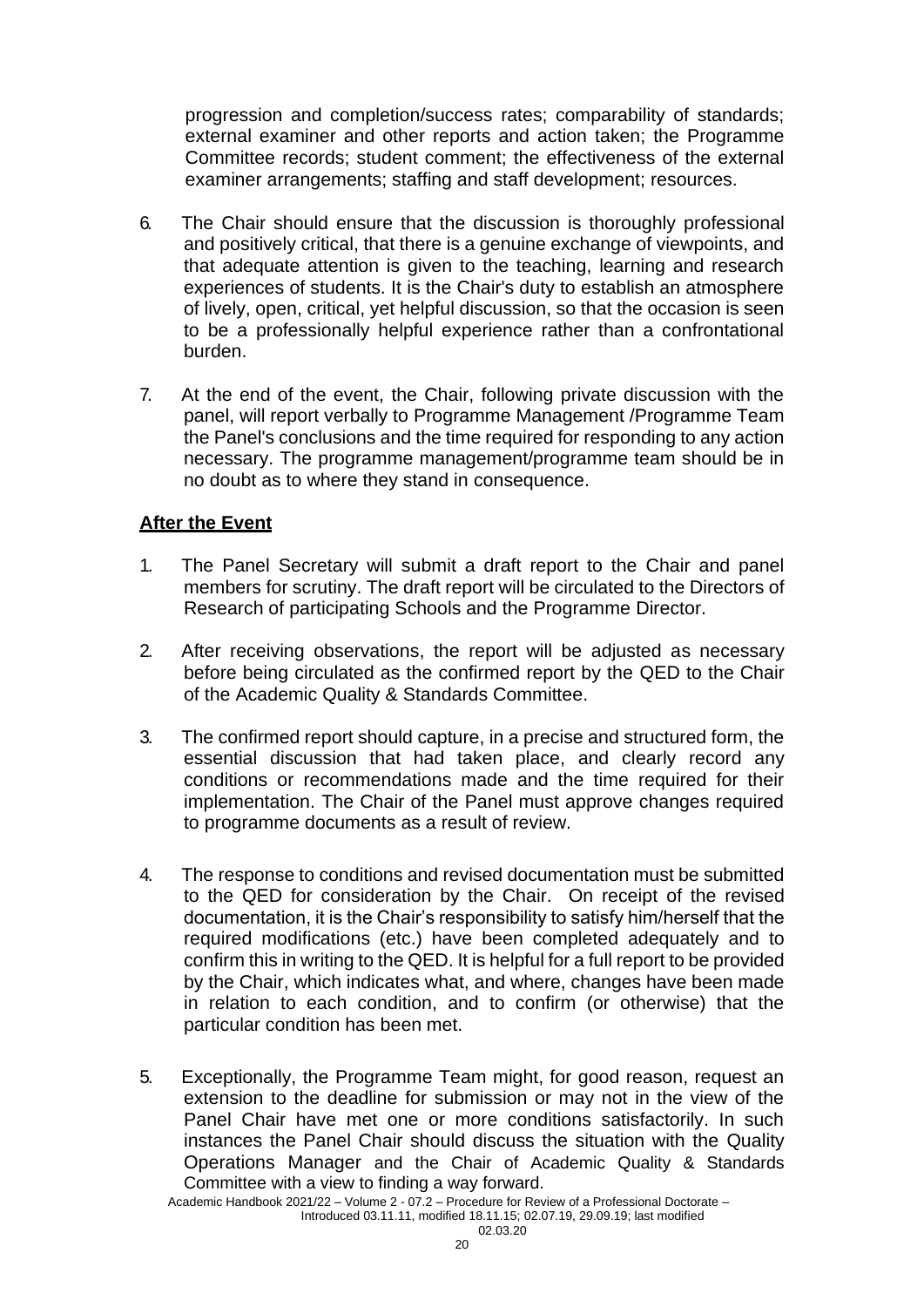#### **Guidance Note: Panel Members**

- 1. Panel members are selected from a list approved by the Quality Enhancement Directorate. They will provide the crucial expertise and experience to enable the programme to be scrutinised effectively. Between them they will provide experience of subject expertise, validating procedures and practices, and the employment market relevant to the occasion.
- 2. Panel members are selected for their independence and the relevance of their backgrounds. No member can have a close association with the programme, for example, as current external examiner, programme adviser or management role, or former member of academic staff of the School in which the programme is located. External panel members due to commence an external examining role would however be eligible to be involved in the review of the said programme. It is not acceptable for former members of Cardiff Metropolitan University staff or former students of Cardiff Metropolitan University to be invited to become external panellists before a lapse of at least three years following the end of their employment with, or programme at, Cardiff Metropolitan University.
- 4 The essential purpose of the panel is to ensure that the programme continues to meet the standards set at its introduction and that quality enhancement has taken place. As individual members of a chosen group, panel members need to make collective judgements on quality and standards. To do so they will need to be conversant with all the documentation and enter into critical dialogue with the programme leaders and its members on key issues, and to meet with students and sample their work wherever possible and relevant. It is important that the dialogue is critical, balanced and constructive.

#### **Before the Event**

- 1. Panel members need to prepare themselves thoroughly and acquire a detailed understanding of the documentation provided.
- 2. Panel members should identify:
	- a) any apparent weaknesses and strengths;
	- b) any irregularities regarding procedural matters;
	- c) any issues raised through external or internal reports and how they have, or have not, been addressed;
	- d) any indications in regard to the standards achieved by the students;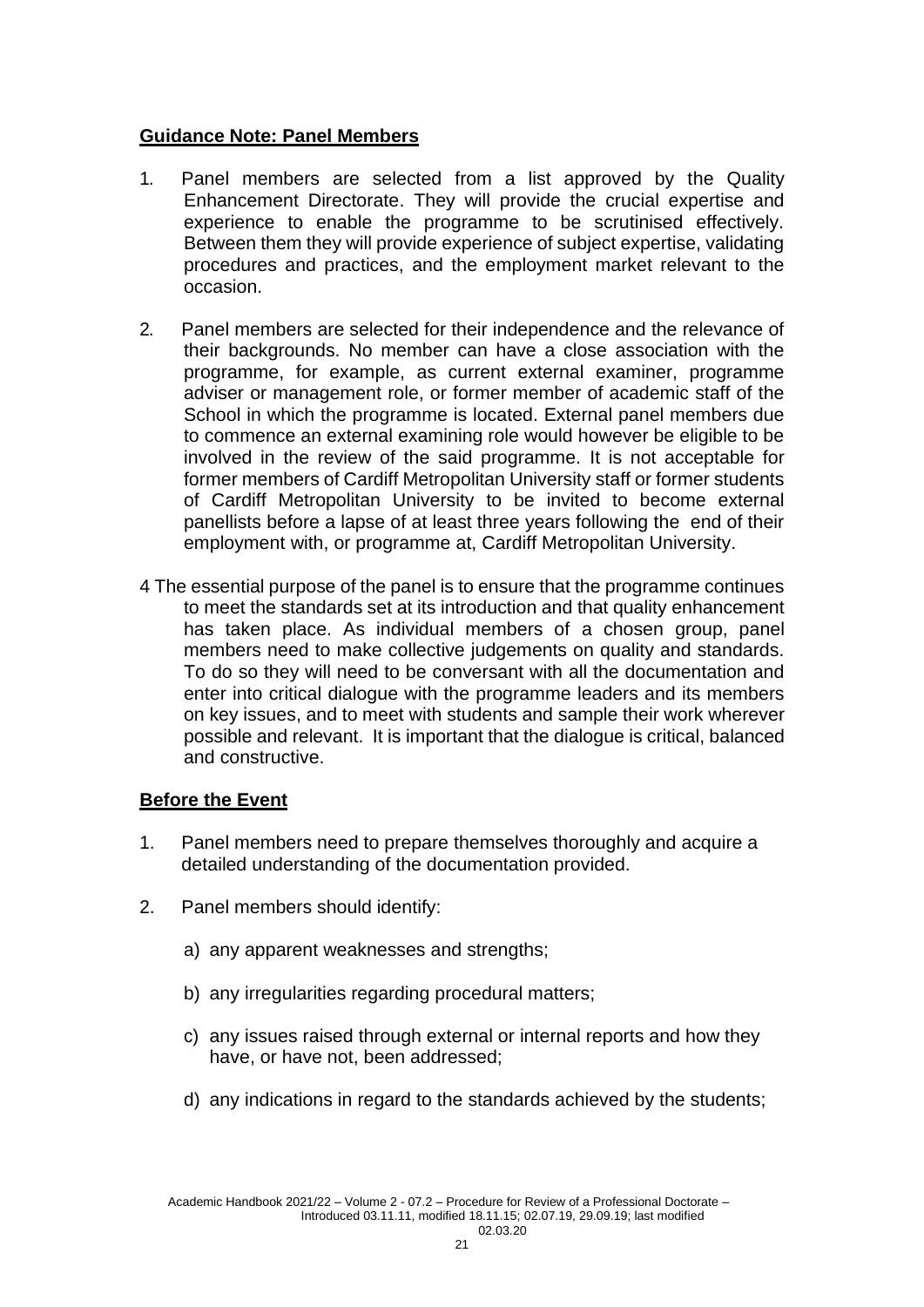- e) the effectiveness of the external examiner arrangements.
- 3. Panel members who are subject specialists should, particularly, examine in detail syllabi, their content, how they are taught and the capacity of the staff to do so. Non subject specialists can usefully concentrate on quality enhancement issues, documentation, etc.
- 4. Panel members should submit a summary of key issues, which they have identified for consideration, as requested by the QED.

## **During the Event**

- 1. The individual panel member is a crucial contributor in creating an atmosphere for dialogue in which praise is as necessary as challenge, in which development is as important as criticism. Panel members should be critical, but courteous, persistent in questioning when necessary but should avoid excessive personal bias. Above all, panel members have to be seen to be consistent and fair. As a team member, it is essential to stick to the agreed agenda and not digress unnecessarily.
- 2. In particular, panel members will need to:
	- a) explore discrepancies between what is written and what is said;
	- b) seek clarification and confirmation when required;
	- c) listen as well as ask;
	- d) offer suggestions if, and when, appropriate;
	- e) concentrate on major, rather than minor, issues;
	- f) participate in a collaborative manner.
- 3. Panel members are part of a scrutinising team and at the end of the event will need to help the Chair to arrive at an agreed conclusion.

#### **After the Event**

- 1. Panel members will need to:
	- a) check and agree the report of the review (if required);
	- b) be available, where possible and if required, to programme team members for further discussion;
	- c) complete evaluations of the event.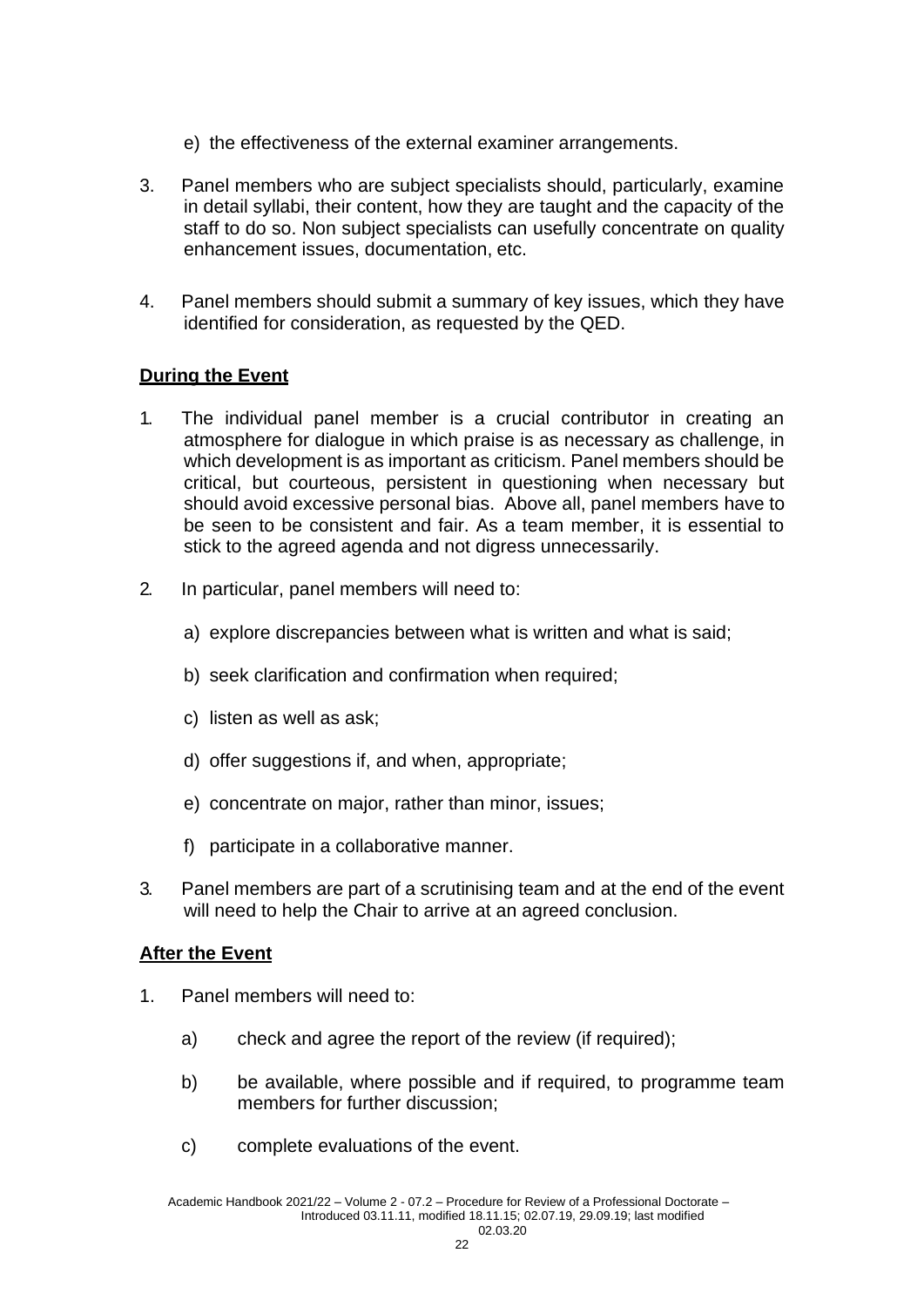## **Guidance Note: Programme Team Members**

## **Before the Event**

1. The review documentation is crucial to the panel being able to understand the programme, changes that have been made since the last validation or review, changes proposed, how the programme team operates and what external peers think about the programme. The programme team should ensure that all required documents are available in their most up-to-date and complete form.

Note that past changes to the programme, whether minor or substantial (through approved mechanisms) must be incorporated into the programme document; the review panel has the right to expect this.

- 2. It is recommended that document updating is a frequent process rather than being prompted by a review event.
- 3. The Programme Management Team/Programme Team also should ensure that the quality and scope of what is being submitted is acceptable. In particular, the Programme Director and associated Directors of Research will ensure that the documentation satisfies the guidelines of the Academic Handbook. The Programme Director will need to have preliminary meetings with the designated Chair of the panel to clarify issues and practices and with the QED to agree the programme for the event and appropriate arrangements.

## **During the Event**

- 1. The quality of the staff and the impression it conveys to the panel is important to a successful review event. Staff need to act as a genuine team in which its members are confident, open rather than defensive, articulate and able to respond to questions simply, yet developing an answer fully where required. Programme team members need to clarify, exemplify and illuminate their programme fully so that the documentation comes to life and the teaching and learning capacity is of obvious quality. Opportunities to illustrate teaching and learning should be readily taken and demonstrated.
- 2. The programme team will need to be able to demonstrate, rather than assert, in response to questioning, using the reports, etc., which form part of the documentation.
- 3. The Programme Director will have particular responsibility for orchestrating the responses of the programme team to questions raised in the formal meeting. The Programme Director needs to be substantially involved in the discussion, but a continuous dialogue between her/him and the panel Chair should be avoided. It is essential that the opportunity be provided for a wide range of staff teaching on the programme to participate in discussion.